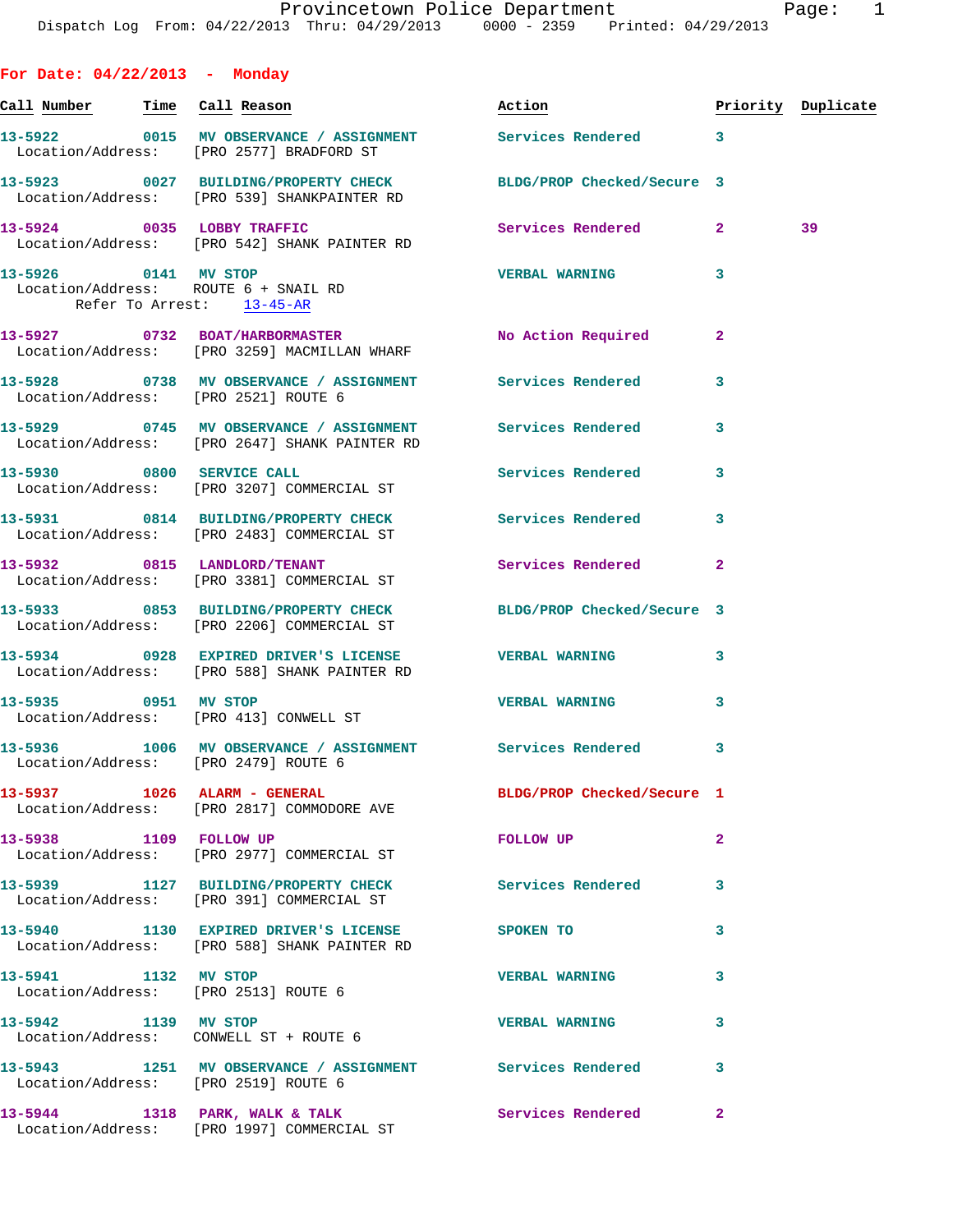|                                                                | 13-5945 1354 EXPIRED DRIVER'S LICENSE Services Rendered<br>Location/Address: [PRO 588] SHANK PAINTER RD         |                            | 3            |    |
|----------------------------------------------------------------|-----------------------------------------------------------------------------------------------------------------|----------------------------|--------------|----|
| Location/Address: [PRO 905] COURT ST                           | 13-5946 1410 WOMAN FALLEN IN DRIVEWAY PATIENT REFUSAL                                                           |                            | 1            |    |
| 13-5947 1421 MV STOP<br>Location/Address: ROUTE 6 + CONWELL ST |                                                                                                                 | <b>VERBAL WARNING</b>      | 3            |    |
| 13-5948 1444 FIRE, BRUSH                                       | Location/Address: [PRO 3287] ROUTE 6                                                                            | Extinguished               | 1            |    |
|                                                                | 13-5949 1527 PROPERTY RETURNED<br>Location/Address: [PRO 588] SHANK PAINTER RD                                  | <b>Services Rendered</b>   | 3            |    |
|                                                                | 13-5950 1634 BUILDING/PROPERTY CHECK BLDG/PROP Checked/Secure 3<br>Location/Address: [PRO 2898] JEROME SMITH RD |                            |              |    |
| Location: [OT] FALMOUTH                                        | 13-5951 1645 DOMESTIC DISTURBANCE COMPLAINT Taken/Referred to Other 1                                           |                            |              |    |
| Location/Address: [PRO 58] BRADFORD ST                         | 13-5952 1657 MV OBSERVANCE / ASSIGNMENT No Action Required 3                                                    |                            |              |    |
| 13-5953 1727 MV STOP<br>Location/Address: ROUTE 6              |                                                                                                                 | <b>VERBAL WARNING</b>      | 3            |    |
| Location/Address: [PRO 512] PRINCE ST                          | 13-5954 1910 BUILDING/PROPERTY CHECK BLDG/PROP Checked/Secure 3                                                 |                            |              |    |
|                                                                | 13-5955 1948 BUILDING/PROPERTY CHECK BLDG/PROP Checked/Secure 3<br>Location/Address: [PRO 530] SHANKPAINTER RD  |                            |              |    |
|                                                                | 13-5956 2118 BUILDING/PROPERTY CHECK<br>Location/Address: [PRO 182] COMMERCIAL ST                               | BLDG/PROP Checked/Secure 3 |              |    |
| Location/Address: [PRO 16] BRADFORD ST                         | 13-5957 2134 BUILDING/PROPERTY CHECK                                                                            | BLDG/PROP Checked/Secure 3 |              |    |
|                                                                | 13-5958 2138 BUILDING/PROPERTY CHECK<br>Location/Address: [PRO 519] RACE POINT RD                               | BLDG/PROP Checked/Secure 3 |              |    |
|                                                                | 13-5959 2339 BUILDING/PROPERTY CHECK BLDG/PROP Checked/Secure 3<br>Location/Address: [PRO 3296] SHANKPAINTER RD |                            |              |    |
|                                                                | 13-5960 2355 BUILDING/PROPERTY CHECK<br>Location/Address: [PRO 182] COMMERCIAL ST                               | BLDG/PROP Checked/Secure 3 |              |    |
|                                                                | 13-5961 2356 BUILDING/PROPERTY CHECK BLDG/PROP Checked/Secure 3<br>Location/Address: [PRO 175] COMMERCIAL ST    |                            |              |    |
| For Date: $04/23/2013$ - Tuesday                               |                                                                                                                 |                            |              |    |
|                                                                | 13-5962 0001 LOBBY TRAFFIC<br>Location/Address: [PRO 542] SHANK PAINTER RD                                      | Services Rendered          | $\mathbf{2}$ | 30 |
|                                                                | 13-5963 0018 MV OBSERVANCE / ASSIGNMENT Services Rendered<br>Location/Address: [PRO 2577] BRADFORD ST           |                            | 3            |    |
| Location/Address: [PRO 2543] MACMILLAN                         | 13-5964 0149 BUILDING/PROPERTY CHECK BLDG/PROP Checked/Secure 3                                                 |                            |              |    |
|                                                                | 13-5965 0209 MV OBSERVANCE / ASSIGNMENT Services Rendered<br>Location/Address: [PRO 2577] BRADFORD ST           |                            | 3            |    |
|                                                                |                                                                                                                 |                            |              |    |

Location/Address: [PRO 3004] BRADFORD ST

## **13-5966 0235 BUILDING/PROPERTY CHECK BLDG/PROP Checked/Secure 3**

**13-5967 0240 BUILDING/PROPERTY CHECK BLDG/PROP Checked/Secure 3**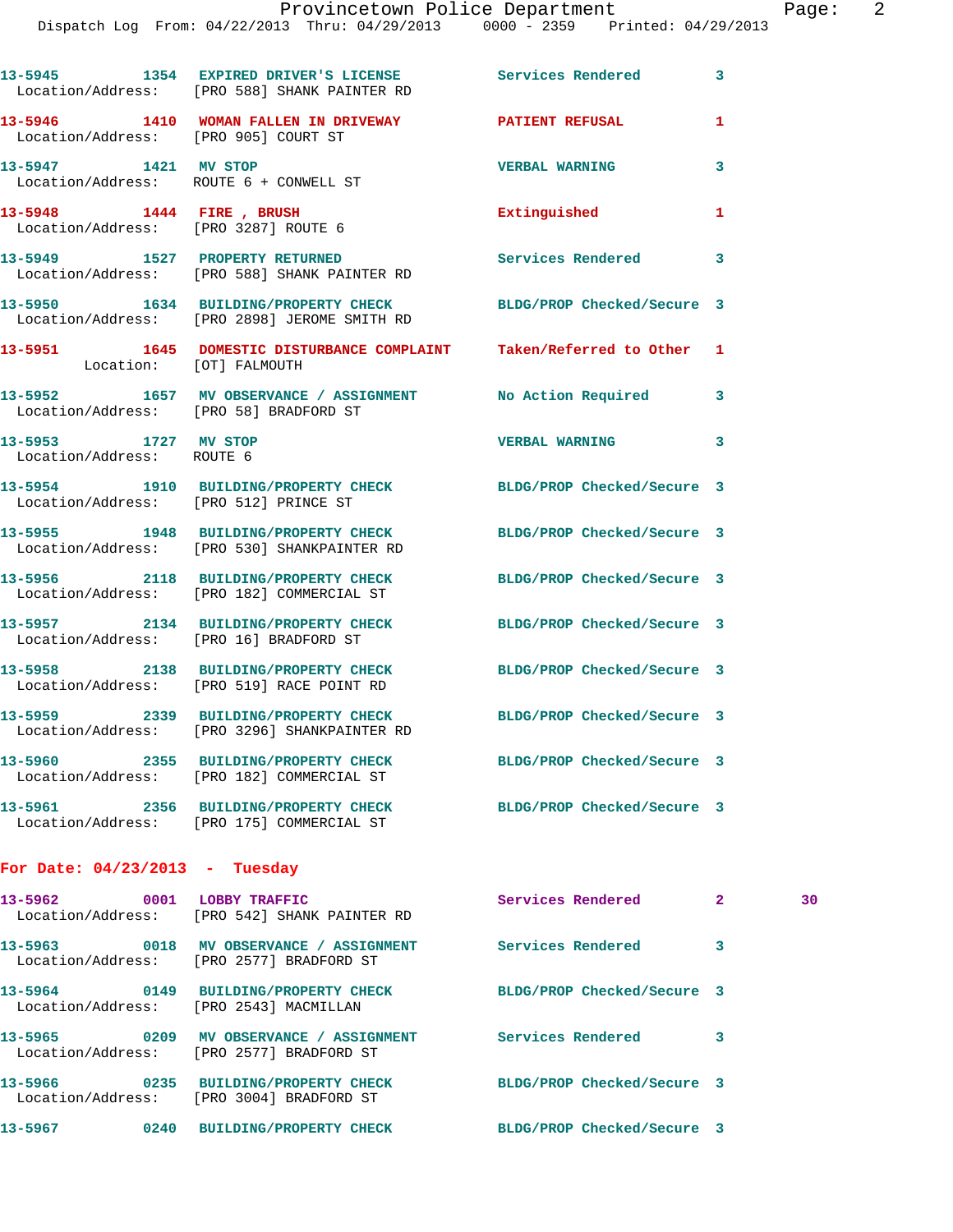|                                                                   | Provincetown Police Department<br>Dispatch Log From: 04/22/2013 Thru: 04/29/2013 0000 - 2359 Printed: 04/29/2013 |                            |                |
|-------------------------------------------------------------------|------------------------------------------------------------------------------------------------------------------|----------------------------|----------------|
| Location/Address: [PRO 2] ALDEN ST                                |                                                                                                                  |                            |                |
|                                                                   | 13-5968 			 0255 DOMESTIC DISTURBANCE 			 Arrest(s) Made                                                         |                            | 1              |
|                                                                   | Location/Address: [PRO 1300] BRADFORD ST EXT<br>Refer To Arrest: 13-46-AR                                        |                            |                |
|                                                                   | 13-5969 0731 BUILDING/PROPERTY CHECK<br>Location/Address: [PRO 2206] COMMERCIAL ST                               | BLDG/PROP Checked/Secure 3 |                |
|                                                                   | 13-5970 0732 BOAT/HARBORMASTER<br>Location/Address: [PRO 3259] MACMILLAN WHARF                                   | No Action Required         | $\overline{2}$ |
|                                                                   | 13-5971 0746 BUILDING/PROPERTY CHECK<br>Location/Address: [PRO 391] COMMERCIAL ST                                | Services Rendered          | 3              |
| Location/Address: [PRO 2521] ROUTE 6                              | 13-5972 0816 MV OBSERVANCE / ASSIGNMENT Citation/Warning Issued                                                  |                            | 3              |
| 13-5974 0824 COMPLAINT<br>Location/Address: WHORFS CT             |                                                                                                                  | SPOKEN TO                  | 3              |
|                                                                   | 13-5975 0829 MEDICAL EMERGENCY<br>Location/Address: [PRO 1113] STANDISH ST                                       | <b>Services Rendered</b>   | 1              |
| 13-5976 0834 MV STOP                                              | Location/Address: [PRO 2513] ROUTE 6                                                                             | Citation/Warning Issued    | 3              |
|                                                                   | 13-5977 0840 ESCORT/TRANSPORT<br>Location/Address: [PRO 542] SHANK PAINTER RD                                    | Taken/Referred to Other    | 3              |
|                                                                   | 13-5978 0910 ASSIST AGENCY / MUTUAL AID Services Rendered<br>Location/Address: [PRO 542] SHANK PAINTER RD        |                            | 3              |
|                                                                   | 13-5980 0941 MEDICAL EMERGENCY<br>Location/Address: [PRO 440] HARRY KEMP WAY                                     | Transported to Hospital    | 1              |
|                                                                   | 13-5981 0948 BUILDING/PROPERTY CHECK<br>Location/Address: [PRO 2500] COMMERCIAL ST                               | BLDG/PROP Checked/Secure 3 |                |
|                                                                   | 13-5982 0955 PARK, WALK & TALK<br>Location/Address: RYDER ST + COMMERCIAL ST                                     | <b>Services Rendered</b>   | $\mathbf{2}$   |
|                                                                   | 13-5984 1026 BUILDING/PROPERTY CHECK<br>Location/Address: [PRO 2483] COMMERCIAL ST                               | <b>Services Rendered</b>   |                |
|                                                                   | 13-5985 1030 MV OBSERVANCE / ASSIGNMENT Services Rendered<br>Location/Address: [PRO 106] COMMERCIAL ST           |                            | 3              |
| Location/Address: [PRO 3287] ROUTE 6                              | 13-5986 1031 BUILDING/PROPERTY CHECK                                                                             | BLDG/PROP Checked/Secure 3 |                |
|                                                                   | 13-5987 1044 TTY TEST CALL<br>Location/Address: [PRO 542] SHANK PAINTER RD                                       | No Action Required         | 1              |
| Location/Address: HOWLAND ST                                      | 13-5989 1046 MV OBSERVANCE / ASSIGNMENT Services Rendered                                                        |                            | 3              |
|                                                                   | 13-5988 1047 HOSPITAL TRANSPORT<br>Location/Address: [PRO 440] HARRY KEMP WAY                                    | Transported to Hospital    | 1              |
| 13-5990 1057 MV STOP                                              | Location/Address: [PRO 3430] COMMERCIAL ST                                                                       | No Action Required         | 3              |
| 13-5991 1059 DISORDERLY                                           | Location/Address: [PRO 42] BRADFORD ST                                                                           | <b>VERBAL WARNING</b>      | $\mathbf{2}$   |
|                                                                   | 13-5992 1103 BUILDING/PROPERTY CHECK BLDG/PROP Checked/Secure 3<br>Location/Address: [PRO 2500] COMMERCIAL ST    |                            |                |
| 13-5993 1104 MISSING DOGS<br>Location/Address: [PRO 82] CENTER ST |                                                                                                                  | SPOKEN TO                  | $\mathbf{2}$   |

Page:  $3<sup>3</sup>$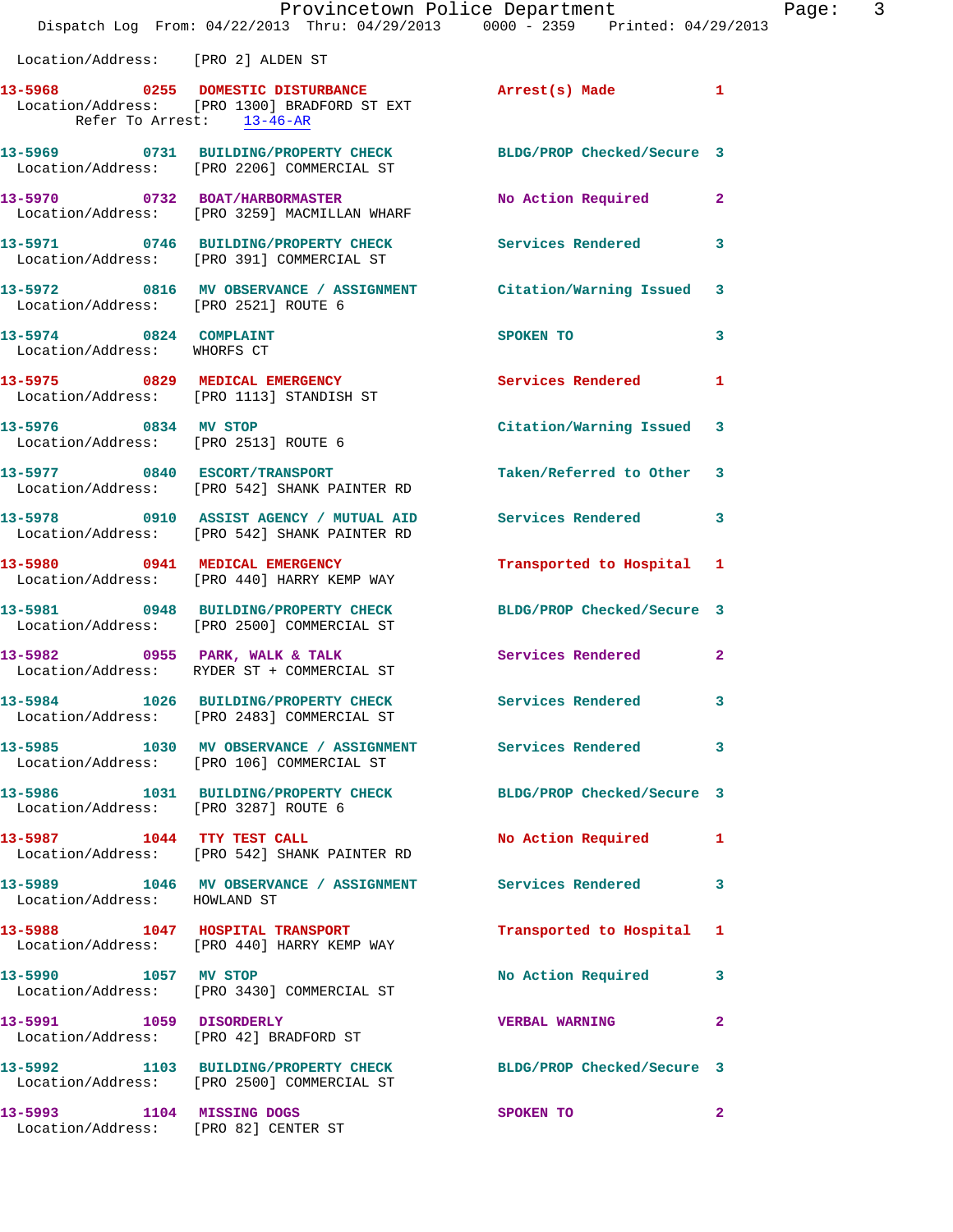|                                                              | Dispatch Log From: 04/22/2013 Thru: 04/29/2013 0000 - 2359 Printed: 04/29/2013           |                            |                |
|--------------------------------------------------------------|------------------------------------------------------------------------------------------|----------------------------|----------------|
|                                                              | 13-5994 1119 MV OPERATION COMPLAINT<br>Location/Address: STANDISH ST + BRADFORD ST       | No Action Required         | $\overline{2}$ |
| 13-5995 1121 MV STOP                                         | Location/Address: TREMONT ST + BRADFORD ST                                               | <b>VERBAL WARNING</b>      | 3              |
|                                                              | 13-5996 1207 BUILDING/PROPERTY CHECK<br>Location/Address: [PRO 391] COMMERCIAL ST        | Services Rendered          | 3              |
| Location/Address: [PRO 564] BAYBERRY                         | 13-5997 1305 BUILDING/PROPERTY CHECK                                                     | BLDG/PROP Checked/Secure 3 |                |
| Location/Address: BRADFORD ST                                | 13-5998 1425 SERVE RESTRAINING ORDER                                                     | Services Rendered          | $\overline{2}$ |
| Refer To Arrest: 13-46-AR                                    |                                                                                          |                            |                |
|                                                              | 13-5999 1632 ALARM - GENERAL<br>Location/Address: [PRO 2511] RYDER ST EXT                | No Action Required         | 1              |
| Location/Address: [PRO 433] RYDER ST                         | 13-6000 1642 BUILDING/PROPERTY CHECK                                                     | BLDG/PROP Checked/Secure 3 |                |
|                                                              | 13-6001 1705 ALARM - GENERAL<br>Location/Address: [PRO 2333] TELEGRAPH HILL RD           | False Alarm                | 1              |
| 13-6002 1827 HAZARDS<br>Location/Address: ROUTE 6 + SNAIL RD |                                                                                          | Removed Hazard             | 2              |
| 13-6003 1911 MV STOP                                         | Location/Address: [PRO 269] COMMERCIAL ST                                                | <b>VERBAL WARNING</b>      | 3              |
|                                                              | 13-6004 1947 ASSIST AGENCY / EPD<br>Location/Address: [EAS] BRIDGE RD + HERRING BROOK RD | Taken/Referred to Other    | 3              |
| 13-6005 2029 ASSIST CITIZEN                                  | Location/Address: [PRO 3421] COMMERCIAL ST                                               | Services Rendered          | 3              |
| Location/Address: [PRO 571] ALDEN ST                         | 13-6006 2110 BUILDING/PROPERTY CHECK                                                     | BLDG/PROP Checked/Secure 3 |                |
|                                                              | 13-6007 2134 BUILDING/PROPERTY CHECK<br>Location/Address: [PRO 306] COMMERCIAL ST        | BLDG/PROP Checked/Secure 3 |                |
| 13-6008 2204 ALARM - GENERAL                                 | Location/Address: [PRO 3670] SHANK PAINTER RD                                            | Services Rendered          | 1              |
| Location/Address: [PRO 16] BRADFORD ST                       | 13-6009 2207 BUILDING/PROPERTY CHECK                                                     | BLDG/PROP Checked/Secure 3 |                |
| For Date: $04/24/2013$ - Wednesday                           |                                                                                          |                            |                |
|                                                              | 13-6010 0005 BUILDING/PROPERTY CHECK<br>Location/Address: [PRO 2206] COMMERCIAL ST       | BLDG/PROP Checked/Secure 3 |                |
|                                                              | 13-6011 0016 BUILDING/PROPERTY CHECK<br>Location/Address: [PRO 1778] SHANKPAINTER RD     | BLDG/PROP Checked/Secure 3 |                |
|                                                              | Location/Address: [PRO 2542] COMMERCIAL ST                                               | BLDG/PROP Checked/Secure 3 |                |
| Location/Address: [PRO 564] BAYBERRY                         | 13-6013 0209 BUILDING/PROPERTY CHECK                                                     | BLDG/PROP Checked/Secure 3 |                |
| Location/Address: [PRO 595] BRADFORD ST                      | 13-6014 0224 BUILDING/PROPERTY CHECK                                                     | BLDG/PROP Checked/Secure 3 |                |
|                                                              | 13-6015 0311 BUILDING/PROPERTY CHECK<br>Location/Address: [PRO 1646] WINSLOW ST          | BLDG/PROP Checked/Secure 3 |                |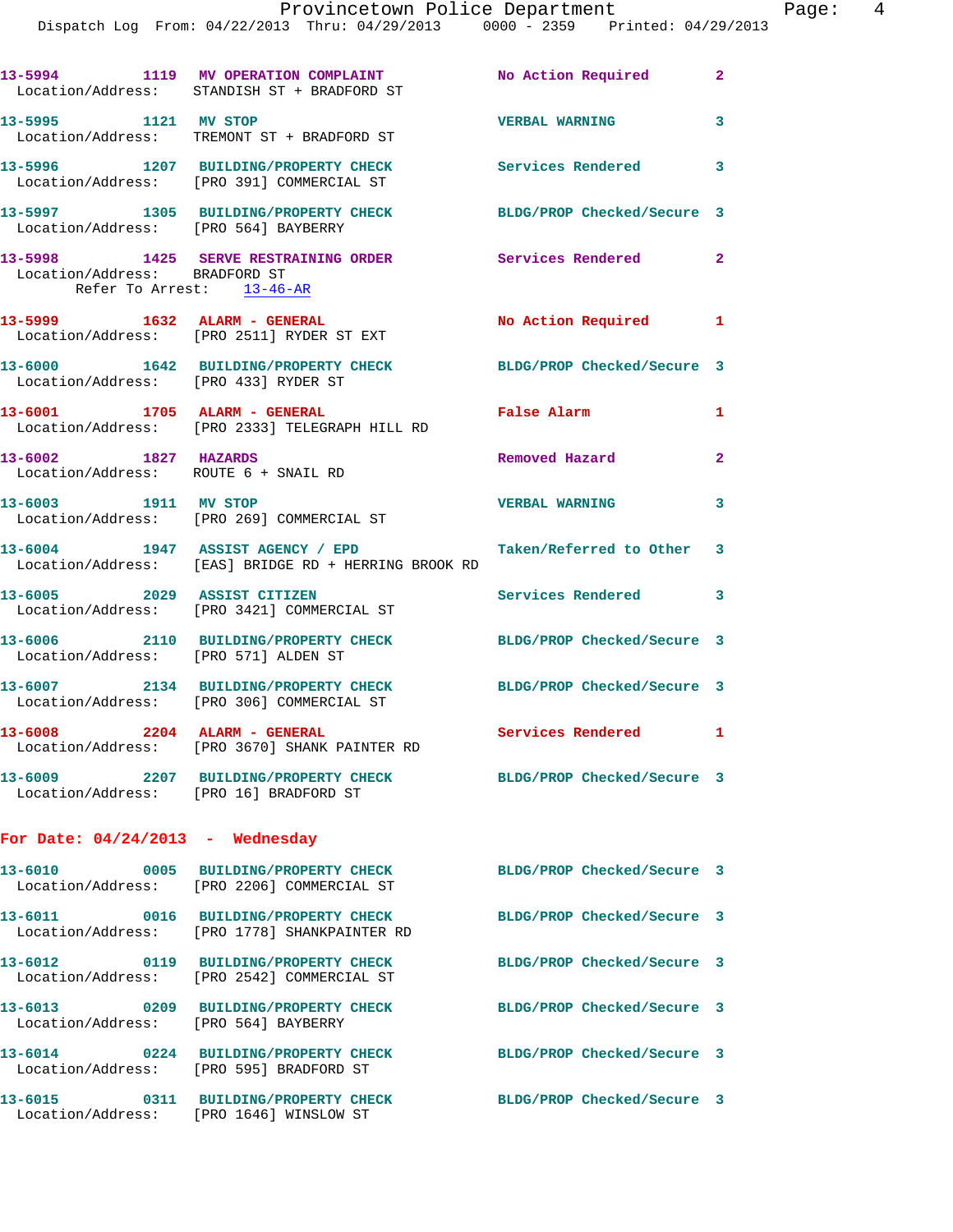|                                                     |                                                                                                               | Provincetown Police Department<br>Dispatch Log From: 04/22/2013 Thru: 04/29/2013 0000 - 2359 Printed: 04/29/2013 | Page: | 5 |
|-----------------------------------------------------|---------------------------------------------------------------------------------------------------------------|------------------------------------------------------------------------------------------------------------------|-------|---|
|                                                     | 13-6016 0542 LOBBY TRAFFIC<br>Location/Address: [PRO 542] SHANK PAINTER RD                                    | Services Rendered 2                                                                                              | 19    |   |
|                                                     | 13-6017 0827 BUILDING/PROPERTY CHECK Services Rendered 3<br>Location/Address: [PRO 2898] JEROME SMITH RD      |                                                                                                                  |       |   |
|                                                     | 13-6018 0854 PROPERTY DAMAGE<br>Location/Address: [PRO 1193] COMMERCIAL ST                                    | Services Rendered 3                                                                                              |       |   |
|                                                     | 13-6019 0858 ALARM - GENERAL<br>Location/Address: [PRO 515] RACE POINT RD                                     | BLDG/PROP Checked/Secure 1                                                                                       |       |   |
|                                                     | 13-6020 0929 PARKING COMPLAINT / GENERAL No Action Required 3<br>Location/Address: [PRO 2512] JEROME SMITH RD |                                                                                                                  |       |   |
|                                                     | 13-6021 0945 MV OBSERVANCE / ASSIGNMENT Services Rendered 3<br>Location/Address: [PRO 106] COMMERCIAL ST      |                                                                                                                  |       |   |
|                                                     | 13-6022 1002 911 DIALING ERROR<br>Location/Address: [PRO 3420] JOHNSON ST                                     | <b>Unfounded</b><br>$\mathbf{1}$                                                                                 |       |   |
|                                                     | 13-6023 1013 BUILDING/PROPERTY CHECK Services Rendered 3<br>Location/Address: [PRO 391] COMMERCIAL ST         |                                                                                                                  |       |   |
|                                                     | 13-6024 1016 MEDICAL EMERGENCY<br>Location/Address: [PRO 440] HARRY KEMP WAY                                  | Transported to Hospital 1                                                                                        |       |   |
|                                                     | 13-6025 1032 LIFELINE RESPONSE<br>Location/Address: [PRO 1464] COMMERCIAL ST                                  | Unfounded 1                                                                                                      | 1     |   |
|                                                     | 13-6027 1115 BUILDING/PROPERTY CHECK BLDG/PROP Checked/Secure 3<br>Location/Address: [PRO 2483] COMMERCIAL ST |                                                                                                                  |       |   |
|                                                     | 13-6028 1116 WELDING WORK<br>Location/Address: [PRO 112] COMMERCIAL ST                                        | No Action Required 3                                                                                             |       |   |
|                                                     | 13-6029 1135 ASSIST AGENCY / MUTUAL AID Services Rendered 3<br>Location/Address: [PRO 804] COMMERCIAL ST      |                                                                                                                  |       |   |
|                                                     | 13-6030 1143 DUMPSTER DIVING<br>Location/Address: [PRO 1077] PLEASANT ST                                      | Services Rendered 3                                                                                              |       |   |
| 13-6032 1447 WIRES DOWN                             | Location/Address: [PRO 527] RYDER ST EXT                                                                      | Services Rendered                                                                                                |       |   |
| 13-6033 1500 MV COMPLAINT                           | Location/Address: [PRO 542] SHANK PAINTER RD                                                                  | Services Rendered<br>$\overline{2}$                                                                              |       |   |
| 13-6034 1512 SERVICE CALL                           | Location/Address: [PRO 542] SHANK PAINTER RD                                                                  | Services Rendered 3                                                                                              |       |   |
| 13-6035 1517 TRESPASS<br>Location/Address: PEARL ST |                                                                                                               | Services Rendered<br>$\mathbf{2}$                                                                                |       |   |
|                                                     | 13-6036 1618 KEEP THE PEACE<br>Location/Address: KILEY CT + COMMERCIAL ST                                     | Services Rendered<br>$\mathbf{2}$                                                                                |       |   |
| Location/Address: [PRO 564] BAYBERRY                | 13-6037 1636 BUILDING/PROPERTY CHECK Services Rendered                                                        | 3                                                                                                                |       |   |
| 13-6038 1653 MV STOP                                | Location/Address: [PRO 2519] ROUTE 6                                                                          | Citation/Warning Issued 3                                                                                        |       |   |
|                                                     | 13-6039 1723 ASSIST AGENCY / MUTUAL AID Services Rendered<br>Location/Address: [PRO 2499] RACE POINT RD       | 3                                                                                                                |       |   |
| Location/Address: [PRO 414] CONWELL ST              | 13-6040 1741 MV OBSERVANCE / ASSIGNMENT Services Rendered                                                     | 3                                                                                                                |       |   |
| 13-6041 1755 MV STOP                                | Location: [PRO 3431] LOPES SQUARE                                                                             | Services Rendered<br>$\overline{\mathbf{3}}$                                                                     |       |   |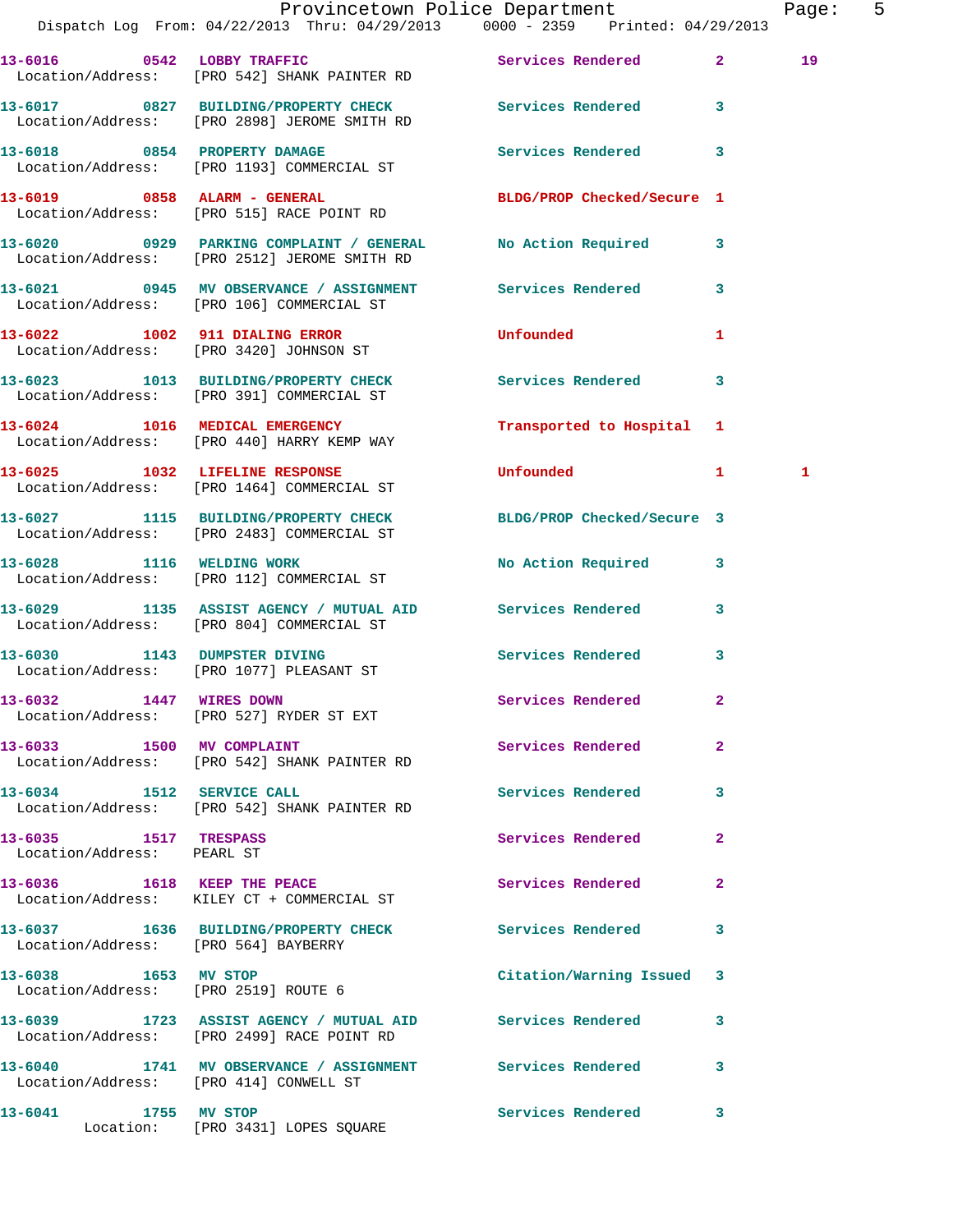|                                      | Dispatch Log From: 04/22/2013 Thru: 04/29/2013 0000 - 2359 Printed: 04/29/2013                                  | Provincetown Police Department |              | Page: 6 |  |
|--------------------------------------|-----------------------------------------------------------------------------------------------------------------|--------------------------------|--------------|---------|--|
|                                      | 13-6042 1756 NOISE COMPLAINT<br>Location/Address: [PRO 2898] JEROME SMITH RD                                    | <b>GONE ON ARRIVAL</b>         | 3            |         |  |
|                                      | 13-6043 1808 PHONES AND RADIO DOWN Services Rendered                                                            |                                | 3            |         |  |
|                                      | 13-6046 2001 MV OBSERVANCE / ASSIGNMENT Services Rendered<br>Location/Address: BRADFORD ST + TELEGRAPH HILL RD  |                                | 3            |         |  |
| Location/Address: [PRO 2513] ROUTE 6 | 13-6047 2009 MV OBSERVANCE / ASSIGNMENT Services Rendered                                                       |                                | $\mathbf{3}$ |         |  |
|                                      |                                                                                                                 | BLDG/PROP Checked/Secure 3     |              |         |  |
|                                      | 13-6049 2146 BUILDING/PROPERTY CHECK<br>Location/Address: [PRO 1638] COMMERCIAL ST                              | BLDG/PROP Checked/Secure 3     |              |         |  |
|                                      | 13-6050 2159 BUILDING/PROPERTY CHECK<br>Location/Address: [PRO 2206] COMMERCIAL ST                              | BLDG/PROP Checked/Secure 3     |              |         |  |
|                                      | 13-6051 2217 BUILDING/PROPERTY CHECK<br>Location/Address: [PRO 530] SHANKPAINTER RD                             | BLDG/PROP Checked/Secure 3     |              |         |  |
|                                      | 13-6052 2236 BOAT/HARBORMASTER<br>Location/Address: [PRO 3259] MACMILLAN WHARF                                  | <b>Services Rendered</b> 2     |              |         |  |
| For Date: $04/25/2013$ - Thursday    |                                                                                                                 |                                |              |         |  |
|                                      | 13-6053 0011 BUILDING/PROPERTY CHECK BLDG/PROP Checked/Secure 3<br>Location/Address: [PRO 1989] COMMERCIAL ST   |                                |              |         |  |
|                                      | 13-6054 0018 BUILDING/PROPERTY CHECK<br>Location/Address: [PRO 2542] COMMERCIAL ST                              | BLDG/PROP Checked/Secure 3     |              |         |  |
|                                      | 13-6055 0037 BUILDING/PROPERTY CHECK BLDG/PROP Checked/Secure 3<br>Location/Address: [PRO 2543] MACMILLAN       |                                |              |         |  |
|                                      | 13-6056 0059 PUMP STATION WORK Services Rendered 3                                                              |                                |              |         |  |
|                                      | Location/Address: [PRO 2577] BRADFORD ST                                                                        |                                | $\mathbf{3}$ |         |  |
|                                      | 13-6058 0208 BUILDING/PROPERTY CHECK BLDG/PROP Checked/Secure 3<br>Location/Address: [PRO 341] COMMERCIAL ST    |                                |              |         |  |
|                                      | 13-6059 0230 BUILDING/PROPERTY CHECK<br>Location/Address: [PRO 440] HARRY KEMP WAY                              | BLDG/PROP Checked/Secure 3     |              |         |  |
| Location/Address: [PRO 564] BAYBERRY | 13-6060 0319 BUILDING/PROPERTY CHECK BLDG/PROP Checked/Secure 3                                                 |                                |              |         |  |
|                                      | 13-6061 0448 VERBAL 89/9 STOP SIGN<br>Location/Address: CENTER ST + BRADFORD ST                                 | VERBAL WARNING 3               |              |         |  |
|                                      | $13-6062$ 0526 PARK, WALK & TALK<br>Location/Address: [PRO 516] RACE POINT RD                                   | BLDG/PROP Checked/Secure 2     |              |         |  |
|                                      | 13-6063 0713 BUILDING/PROPERTY CHECK BLDG/PROP Checked/Secure 3<br>Location/Address: [PRO 2543] MACMILLAN WHARF |                                |              |         |  |
|                                      | 13-6064 0714 LOBBY TRAFFIC<br>Location/Address: [PRO 542] SHANK PAINTER RD                                      | Services Rendered 2            |              | 22      |  |
|                                      | 13-6065 0724 BUILDING/PROPERTY CHECK BLDG/PROP Checked/Secure 3<br>Location/Address: [PRO 2206] COMMERCIAL ST   |                                |              |         |  |
|                                      | 13-6066 0732 HARBORMASTER<br>Location/Address: [PRO 2543] MACMILLAN WHARF                                       | No Action Required 2           |              |         |  |
|                                      |                                                                                                                 |                                |              |         |  |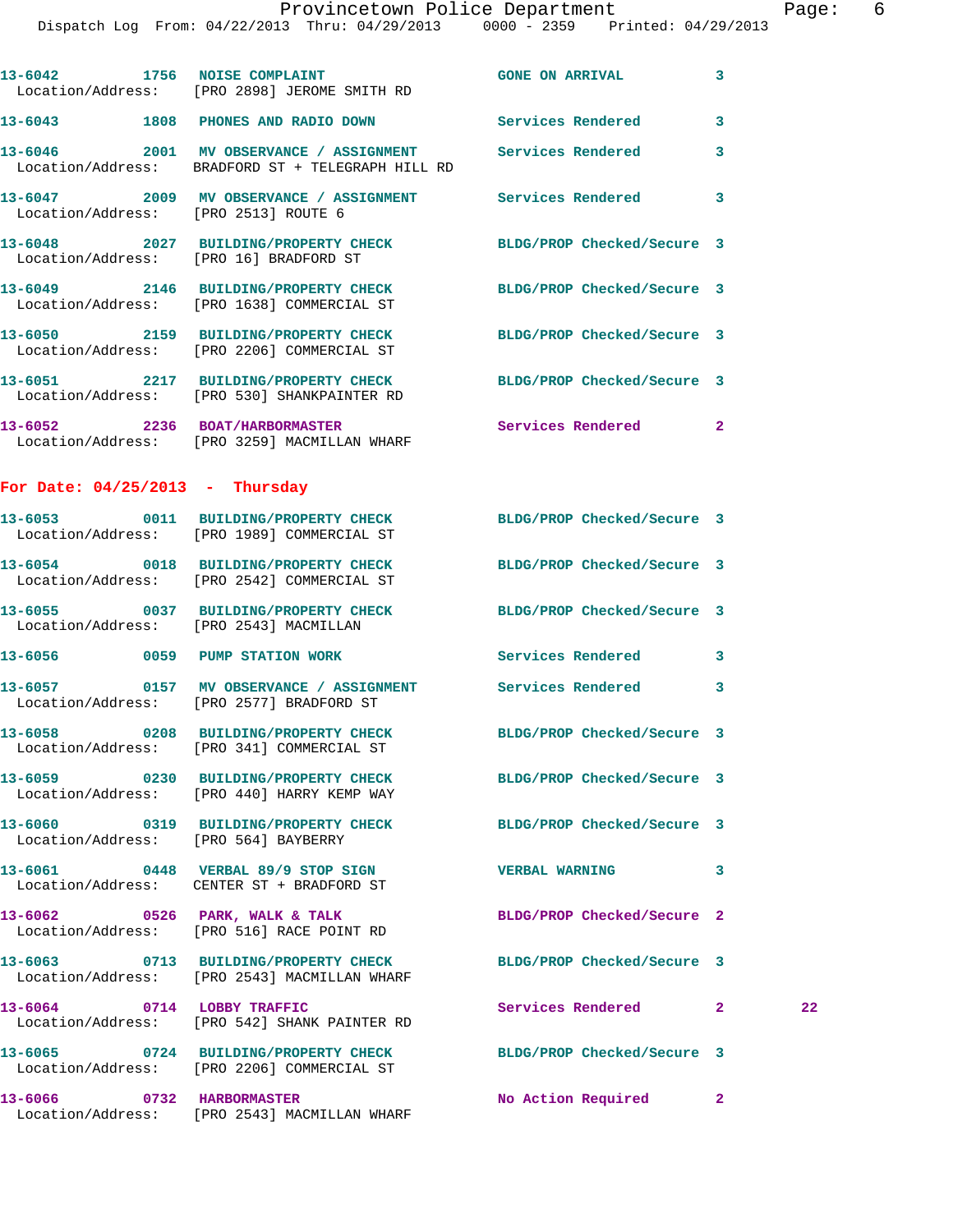|                                                                         | Provincetown Police Department<br>Dispatch Log From: 04/22/2013 Thru: 04/29/2013 0000 - 2359 Printed: 04/29/2013 |                            |                |
|-------------------------------------------------------------------------|------------------------------------------------------------------------------------------------------------------|----------------------------|----------------|
|                                                                         | 13-6067 0800 PARKING / GENERAL<br>Location/Address: [PRO 245] COMMERCIAL ST                                      | Services Rendered          | 3              |
|                                                                         | 13-6068 0830 BUILDING/PROPERTY CHECK BLDG/PROP Checked/Secure 3<br>Location/Address: [PRO 2483] COMMERCIAL ST    |                            |                |
| Location/Address: [PRO 3287] ROUTE 6                                    | 13-6069 0849 BUILDING/PROPERTY CHECK                                                                             | BLDG/PROP Checked/Secure 3 |                |
| 13-6070 0923 GENERAL INFO                                               |                                                                                                                  | No Action Required         | 3              |
| 13-6071 0939 MEDICAL EMERGENCY<br>Location/Address: [PRO 3222] ALDEN ST |                                                                                                                  | PATIENT REFUSAL            | 1              |
| Location/Address: COURT ST                                              | 13-6072 1117 PARKING / GENERAL                                                                                   | No Action Required         | 3              |
|                                                                         | 13-6074 1148 911 SYSTEM WORK<br>Location/Address: [PRO 542] SHANK PAINTER RD                                     | <b>Services Rendered</b>   | 1              |
| 13-6075 1259 PROPERTY DAMAGE                                            | Location/Address: [PRO 1333] COMMERCIAL ST                                                                       | SPOKEN TO                  | 3              |
|                                                                         | 13-6076 1345 SUSPICIOUS ACTIVITY<br>Location/Address: [PRO 1237] MILLER HILL RD                                  | SPOKEN TO                  | $\overline{2}$ |
|                                                                         | 13-6077 1400 PARK, WALK & TALK<br>Location/Address: [PRO 105] COMMERCIAL ST                                      | No Action Required         | $\mathbf{2}$   |
| 13-6078 1407 ANIMAL CALL                                                | Location/Address: [PRO 1710] CONANT ST                                                                           | Services Rendered          | $\overline{a}$ |
|                                                                         | 13-6079 1504 MV STOP<br>Location/Address: BRADFORD ST + CARVER ST                                                | No Action Required         | 3              |
|                                                                         | 13-6080 1523 BUILDING/PROPERTY CHECK BLDG/PROP Checked/Secure 3<br>Location/Address: [PRO 2500] COMMERCIAL ST    |                            |                |
|                                                                         | 13-6081 1548 MV OBSERVANCE / ASSIGNMENT Citation/Warning Issued<br>Location/Address: [PRO 2952] SHANKPAINTER RD  |                            | 3              |
| 1556 MV STOP<br>13-6082                                                 | Location/Address: [PRO 539] SHANK PAINTER RD                                                                     | <b>VERBAL WARNING</b>      | 3              |
| 13-6083 1615 PROPERTY DAMAGE                                            | Location/Address: [PRO 2622] COMMERCIAL ST                                                                       | SPOKEN TO                  | 3              |
| 13-6084 1700 MV STOP                                                    | Location/Address: BRADFORD ST + HANCOCK ST                                                                       | <b>VERBAL WARNING</b>      | 3              |
|                                                                         | 13-6085 1706 MV OBSERVANCE / ASSIGNMENT Services Rendered<br>Location/Address: [PRO 391] COMMERCIAL ST           |                            | 3              |
| 13-6086 1740 MV STOP                                                    | Location/Address: [PRO 3296] SHANK PAINTER RD                                                                    | Citation/Warning Issued    | 3              |
|                                                                         | 13-6087 1823 PARK, WALK & TALK<br>Location/Address: [PRO 2222] COMMERCIAL ST                                     | Services Rendered          | 2              |
|                                                                         | 13-6088 1835 BUILDING/PROPERTY CHECK<br>Location/Address: [PRO 2942] COMMERCIAL ST                               | BLDG/PROP Checked/Secure 3 |                |
| 13-6089 1908 MV STOP                                                    | Location: [PRO 3431] LOPES SQUARE                                                                                | <b>VERBAL WARNING</b>      | 3              |
|                                                                         | 13-6090 1925 BUILDING/PROPERTY CHECK<br>Location/Address: [PRO 2206] COMMERCIAL ST                               | BLDG/PROP Checked/Secure 3 |                |
|                                                                         | 13-6091 1932 BUILDING/PROPERTY CHECK<br>Location/Address: [PRO 516] RACE POINT RD                                | <b>Services Rendered</b>   | 3              |

Page: 7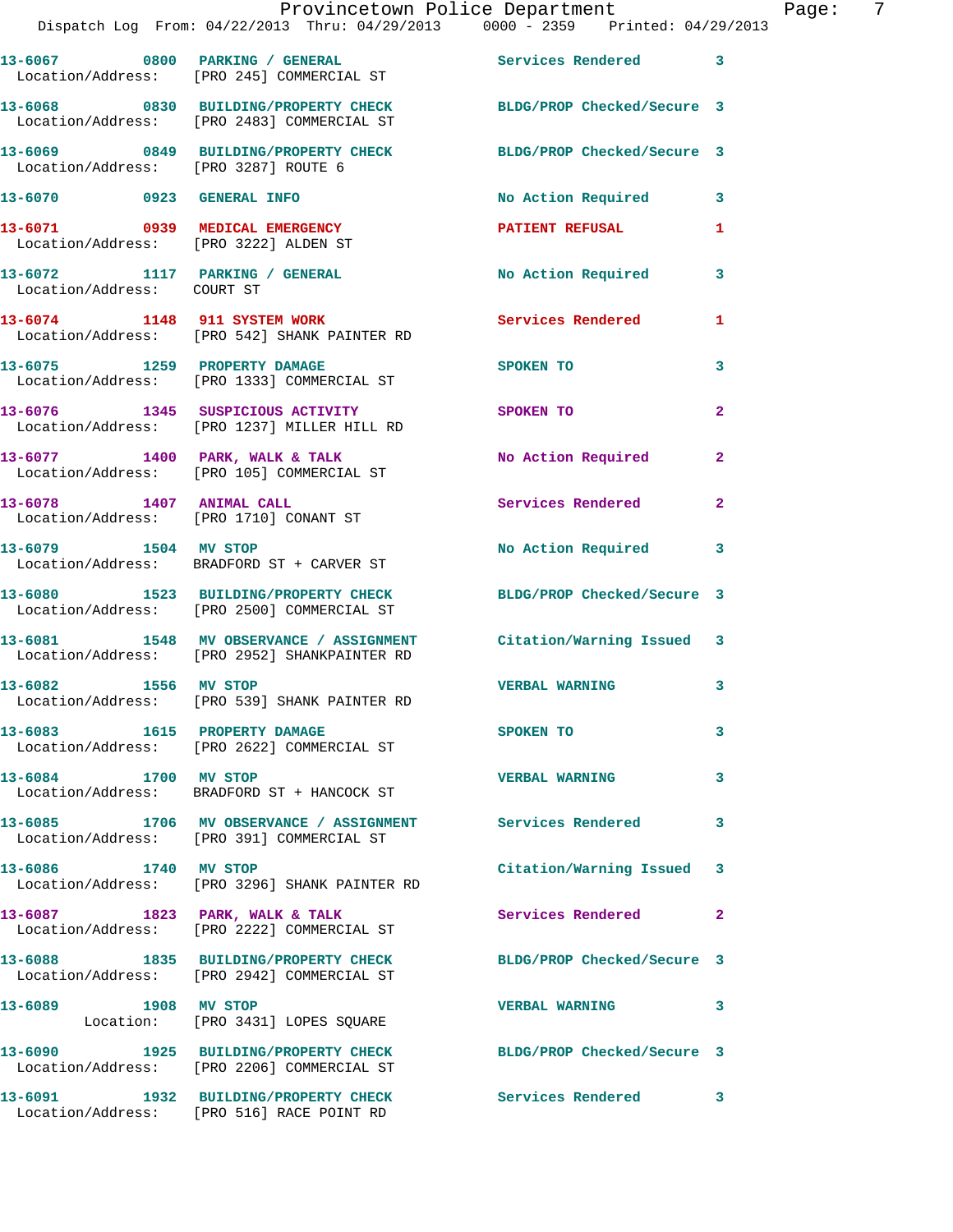|                                                                    | Provincetown Police Department                                                                                                                               |                            |                |
|--------------------------------------------------------------------|--------------------------------------------------------------------------------------------------------------------------------------------------------------|----------------------------|----------------|
|                                                                    | Dispatch Log From: 04/22/2013 Thru: 04/29/2013 0000 - 2359 Printed: 04/29/2013                                                                               |                            |                |
| Location/Address: [PRO 30] BRADFORD ST                             | 13-6092 1957 MV OBSERVANCE / ASSIGNMENT Services Rendered                                                                                                    |                            | 3              |
| 13-6093 2018 NOISE COMPLAINT<br>Location/Address: OLD ANN PAGE WAY |                                                                                                                                                              | <b>GONE ON ARRIVAL</b>     | 3              |
|                                                                    | 13-6094 2031 BUILDING/PROPERTY CHECK BLDG/PROP Checked/Secure 3<br>Location/Address: [PRO 3318] CEMETERY RD                                                  |                            |                |
|                                                                    | 13-6095 2040 BUILDING/PROPERTY CHECK<br>Location/Address: [PRO 516] RACE POINT RD                                                                            | BLDG/PROP Checked/Secure 3 |                |
| 13-6096 2046 MV STOP                                               | Location/Address: BRADFORD ST + ATLANTIC AVE                                                                                                                 | <b>VERBAL WARNING</b>      | 3              |
|                                                                    | 13-6097 2112 BUILDING/PROPERTY CHECK<br>Location/Address: [PRO 306] COMMERCIAL ST                                                                            | BLDG/PROP Checked/Secure 3 |                |
|                                                                    | 13-6098 2123 BUILDING/PROPERTY CHECK<br>Location/Address: [PRO 2206] COMMERCIAL ST                                                                           | BLDG/PROP Checked/Secure 3 |                |
|                                                                    | 13-6099 2133 MEDICAL EMERGENCY<br>Location/Address: [PRO 3260] BRADFORD ST EXT                                                                               | Transported to Hospital 1  |                |
|                                                                    | 13-6100 2137 MEDICAL EMERGENCY<br>Location/Address: [PRO 1581] MECHANIC ST                                                                                   | <b>Services Rendered</b>   | 1              |
| 13-6102 2241 MV STOP                                               | Location/Address: STANDISH AVE + BRADFORD ST                                                                                                                 | <b>VERBAL WARNING</b>      | 3              |
|                                                                    | 13-6103 2315 BUILDING/PROPERTY CHECK<br>Location/Address: [PRO 1638] COMMERCIAL ST                                                                           | BLDG/PROP Checked/Secure 3 |                |
|                                                                    | 13-6104 2335 PARK, WALK & TALK<br>Location/Address: [PRO 1953] COMMERCIAL ST                                                                                 | <b>Services Rendered</b>   | $\overline{2}$ |
| 13-6105                                                            | 2358 MV OBSERVANCE / ASSIGNMENT Services Rendered<br>$\tau$ , $\ldots$ $\vdots$ $\ldots$ $\vdots$ $\vdots$ $\ldots$ $\ldots$ . Different are . Dependent are |                            | 3              |

## **For Date: 04/26/2013 - Friday**

Location/Address: RYDER ST + BRADFORD ST

|                                      | 13-6106 				0126 BUILDING/PROPERTY CHECK 						BLDG/PROP Checked/Secure 3<br>Location/Address: [PRO 3287] ROUTE 6 |                          |                |    |
|--------------------------------------|-------------------------------------------------------------------------------------------------------------------|--------------------------|----------------|----|
|                                      | Location/Address: [PRO 3443] COMMERCIAL ST                                                                        |                          | $\mathbf{1}$   |    |
|                                      | 13-6108 0209 BUILDING/PROPERTY CHECK BLDG/PROP Checked/Secure 3<br>Location/Address: [PRO 2483] COMMERCIAL ST     |                          |                |    |
|                                      | 13-6109 0335 BUILDING/PROPERTY CHECK BLDG/PROP Checked/Secure 3<br>Location/Address: [PRO 530] SHANKPAINTER RD    |                          |                |    |
|                                      | 13-6110 0503 BUILDING/PROPERTY CHECK BLDG/PROP Checked/Secure 3<br>Location/Address: [PRO 545] SHANKPAINTER RD    |                          |                |    |
|                                      | 13-6111 0532 BUILDING/PROPERTY CHECK BLDG/PROP Checked/Secure 3<br>Location/Address: [PRO 3256] COMMERCIAL ST     |                          |                |    |
|                                      | 13-6112 0601 LOBBY TRAFFIC<br>Location/Address: [PRO 542] SHANK PAINTER RD                                        | Services Rendered        | 2 <sup>1</sup> | 28 |
| Location/Address: JEROME SMITH RD    | 13-6113 0607 SPEED DOLLY ASSIGNMENT Services Rendered                                                             |                          | 3              |    |
|                                      | 13-6114 0707 TTY TEST CALL <b>12-12 Services Rendered</b><br>Location/Address: [PRO 542] SHANK PAINTER RD         |                          | $\mathbf{1}$   |    |
| Location/Address: [PRO 2519] ROUTE 6 | 13-6115 0709 COMPLAINT                                                                                            | <b>Services Rendered</b> | 3              |    |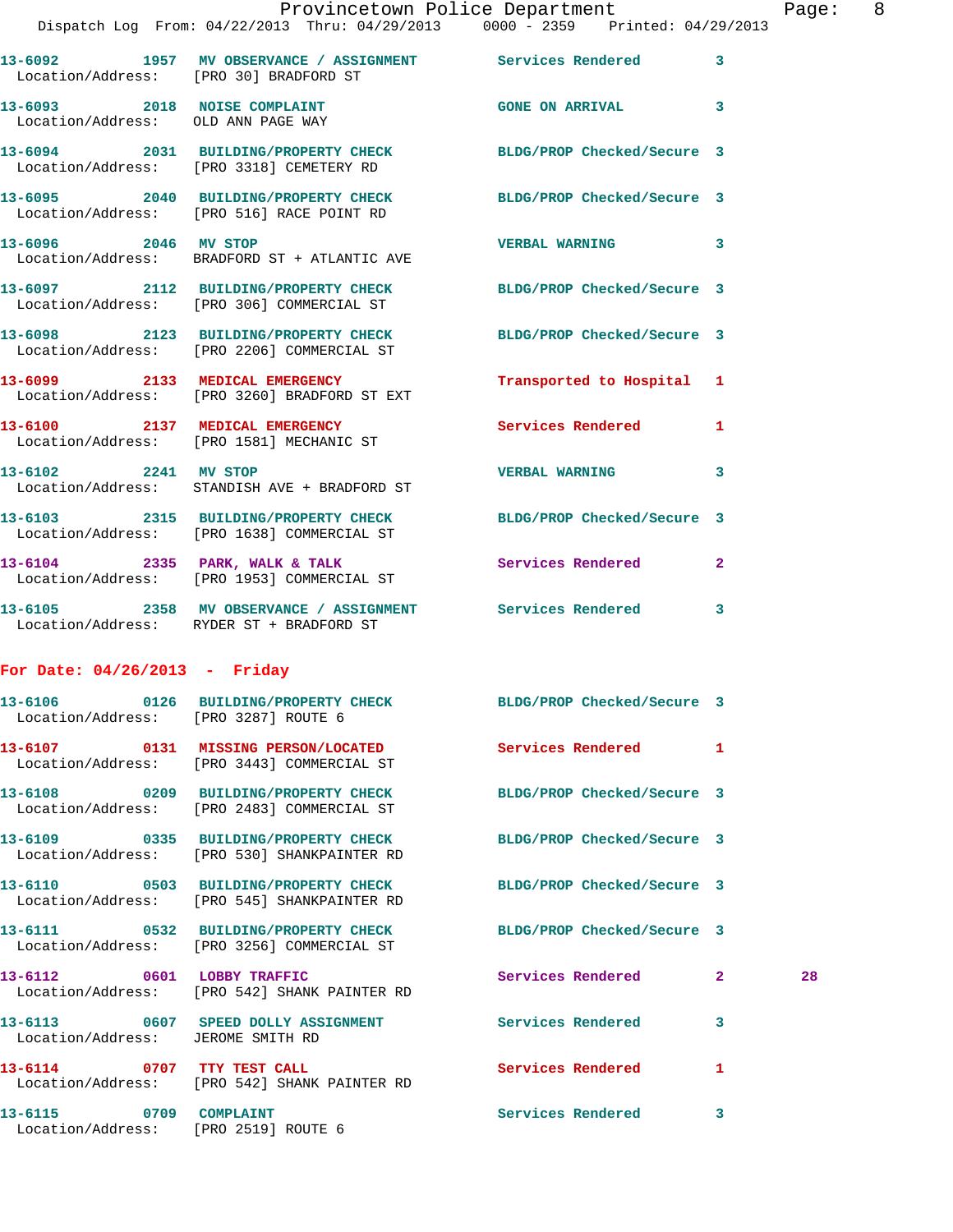|                                                                         | 13-6116 0735 BUILDING/PROPERTY CHECK<br>Location/Address: [PRO 2483] COMMERCIAL ST    | BLDG/PROP Checked/Secure 3 |                            |
|-------------------------------------------------------------------------|---------------------------------------------------------------------------------------|----------------------------|----------------------------|
|                                                                         | 13-6117 0745 H/M ON/OFF DUTY<br>Location/Address: [PRO 2543] MACMILLAN WHARF          | No Action Required         | $\mathbf{2}$               |
| Location/Address: [PRO 2521] ROUTE 6                                    | 13-6118 0746 MV OBSERVANCE / ASSIGNMENT                                               | Services Rendered          | 3                          |
| Location/Address: [PRO 571] ALDEN ST                                    | 13-6119 0806 BUILDING/PROPERTY CHECK                                                  | BLDG/PROP Checked/Secure 3 |                            |
|                                                                         | 13-6120 0832 FLIGHT COVERAGE<br>Location/Address: [PRO 516] RACE POINT RD             | Services Rendered 2        |                            |
|                                                                         | 13-6121 0834 BUILDING/PROPERTY CHECK<br>Location/Address: [PRO 2543] MACMILLAN WHARF  | BLDG/PROP Checked/Secure 3 |                            |
| 13-6122 0840 DOVE REMOVAL                                               | Location/Address: [PRO 3342] GEORGES PATH                                             | Services Rendered          | $\overline{\phantom{0}}$ 2 |
|                                                                         | 13-6123 0859 BUILDING/PROPERTY CHECK<br>Location/Address: [PRO 3317] CEMETERY RD      | BLDG/PROP Checked/Secure 3 |                            |
| Location/Address: SHANK PAINTER RD                                      | 13-6124 0916 MV OBSERVANCE / ASSIGNMENT Services Rendered 3                           |                            |                            |
| Location/Address: [PRO 3287] ROUTE 6                                    | 13-6125 0934 BUILDING/PROPERTY CHECK BLDG/PROP Checked/Secure 3                       |                            |                            |
| 13-6126 0937 MV STOP<br>Location/Address: [PRO 2513] ROUTE 6            |                                                                                       | Citation/Warning Issued 3  |                            |
|                                                                         | 13-6128 1000 ESCORT/TRANSPORT<br>Location/Address: [PRO 1645] HARRY KEMP WAY          | Services Rendered          | 3                          |
| Location/Address: [PRO 701] BAKER AVE                                   | 13-6129 1001 COMPLAINT/PHONE SCAM                                                     | Services Rendered          | 3                          |
|                                                                         | 13-6130 1018 PARK, WALK & TALK<br>Location/Address: [PRO 2618] COMMERCIAL ST          | <b>Services Rendered</b>   | $\mathbf{2}$               |
|                                                                         | 13-6131 1029 ASSIST AGENCY / MUTUAL AID<br>Location/Address: [PRO 3165] RACE POINT RD | Services Rendered          | $\overline{\phantom{a}}$ 3 |
|                                                                         | 13-6132 1040 PARK, WALK & TALK<br>Location/Address: [PRO 285] COMMERCIAL ST           | Services Rendered          | $\mathbf{2}$               |
| Location/Address: [PRO 2513] ROUTE 6                                    | 13-6134 1130 MV OBSERVANCE / ASSIGNMENT Services Rendered                             |                            | $\overline{\phantom{a}}$ 3 |
| 13-6135 1206 ESCORT                                                     | Location/Address: [PRO 1645] HARRY KEMP WAY                                           | <b>Services Rendered</b>   | 3                          |
| Location/Address: [PRO 2519] ROUTE 6                                    | 13-6136 1214 COMPLAINT/ERRATIC OPERATION GONE ON ARRIVAL                              |                            | $\overline{\mathbf{3}}$    |
|                                                                         | 13-6137 1258 BUILDING/PROPERTY CHECK<br>Location/Address: [PRO 2206] COMMERCIAL ST    | BLDG/PROP Checked/Secure 3 |                            |
| 13-6138 1300 REASSURANCE CHECK<br>Location/Address: [PRO 1853] SNOWS LN |                                                                                       | <b>GONE ON ARRIVAL</b>     | $\sim$ 3                   |
| 13-6139 1322 PARK, WALK & TALK<br>Location: CENTER ROAM                 |                                                                                       | Services Rendered          | $\mathbf{2}$               |
| 13-6140 1357 ANIMAL CALL<br>Location/Address: [PRO 902] COURT ST        |                                                                                       | Services Rendered 2        |                            |
| 13-6141 1358 THREATS                                                    |                                                                                       | Investigated               | $\mathbf{2}$               |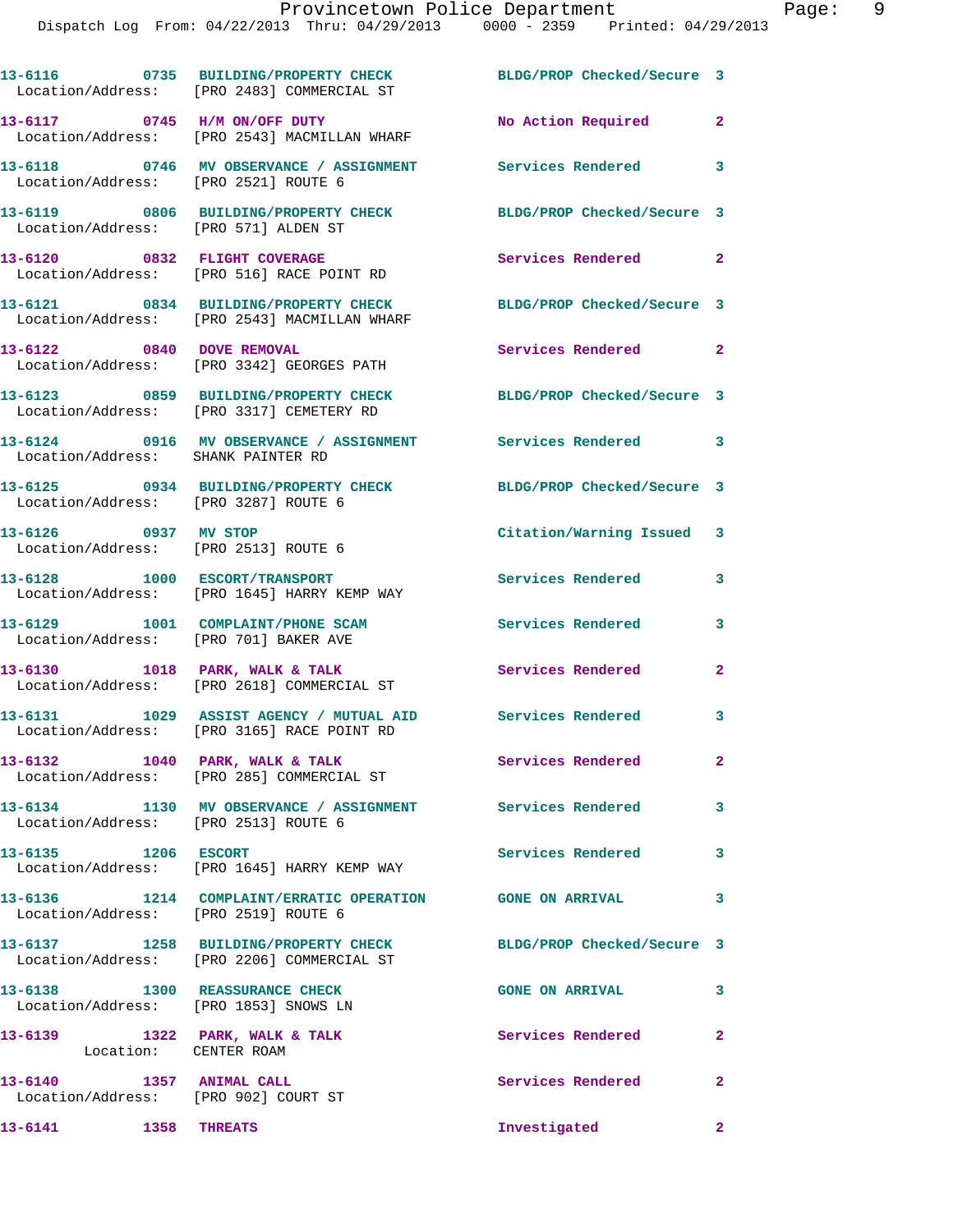|                                                             | Provincetown Police Department<br>Dispatch Log From: 04/22/2013 Thru: 04/29/2013 0000 - 2359 Printed: 04/29/2013 |                            | Page: 10       |
|-------------------------------------------------------------|------------------------------------------------------------------------------------------------------------------|----------------------------|----------------|
|                                                             | Location/Address: [PRO 197] COMMERCIAL ST                                                                        |                            |                |
| 13-6142 1415 ANIMAL CALL<br>Location/Address: COMMERCIAL ST |                                                                                                                  | Services Rendered 2        |                |
|                                                             | 13-6143 1521 MV OBSERVANCE / ASSIGNMENT Services Rendered 3<br>Location/Address: [PRO 2952] SHANKPAINTER RD      |                            |                |
|                                                             |                                                                                                                  | Services Rendered          | $\mathbf{2}$   |
| Location/Address: [PRO 564] BAYBERRY                        | 13-6145 1553 BUILDING/PROPERTY CHECK BLDG/PROP Checked/Secure 3                                                  |                            |                |
|                                                             | 13-6146 1602 PARK, WALK & TALK<br>Location/Address: [PRO 216] COMMERCIAL ST                                      | Services Rendered 2        |                |
|                                                             | 13-6147 1631 BUILDING/PROPERTY CHECK<br>Location/Address: [PRO 2483] COMMERCIAL ST                               | BLDG/PROP Checked/Secure 3 |                |
|                                                             | Location/Address: [PRO 208] COMMERCIAL ST                                                                        | Services Rendered 1        |                |
|                                                             | 13-6149 1648 MV COMPLAINT<br>Location/Address: [PRO 495] NELSON AVE                                              | Services Rendered          | $\overline{2}$ |
|                                                             | 13-6150 1657 BOAT/HARBORMASTER PATIENT REFUSAL<br>Location/Address: [PRO 106] COMMERCIAL ST                      |                            | $\mathbf{2}$   |
|                                                             | 13-6151 1716 MV COMPLAINT<br>Location/Address: WINTHROP PL + COMMERCIAL ST                                       | <b>GONE ON ARRIVAL</b>     | $\mathbf{2}$   |
|                                                             | 13-6152 1734 PARK, WALK & TALK<br>Location/Address: [PRO 2542] COMMERCIAL ST                                     | No Action Required 2       |                |
|                                                             | 13-6153 1759 BUILDING/PROPERTY CHECK<br>Location/Address: [PRO 2898] JEROME SMITH RD                             | BLDG/PROP Checked/Secure 3 |                |
|                                                             | 13-6154 1801 BY-LAW VIOLATION/OPEN CONTAINE VERBAL WARNING<br>Location/Address: [PRO 105] COMMERCIAL ST          |                            | $\mathbf{2}$   |
| Location/Address: [PRO 2520] PRINCE ST                      | 13-6155 1910 BUILDING/PROPERTY CHECK                                                                             | BLDG/PROP Checked/Secure 3 |                |
|                                                             |                                                                                                                  | SPOKEN TO                  | 3              |
| Location/Address: JEROME SMITH RD                           | 13-6157 1932 SPEED DOLLY ASSIGNMENT                                                                              | Services Rendered          | 3              |
| Location/Address: [PRO 571] ALDEN ST                        | 13-6158 2041 BUILDING/PROPERTY CHECK BLDG/PROP Checked/Secure 3                                                  |                            |                |
|                                                             | 13-6159 2110 BUILDING/PROPERTY CHECK BLDG/PROP Checked/Secure 3<br>Location/Address: [PRO 16] BRADFORD ST        |                            |                |
|                                                             | 13-6160 2118 BUILDING/PROPERTY CHECK BLDG/PROP Checked/Secure 3<br>Location/Address: [PRO 2500] COMMERCIAL ST    |                            |                |
| Location/Address: [PRO 3287] ROUTE 6                        | 13-6161 2140 BUILDING/PROPERTY CHECK BLDG/PROP Checked/Secure 3                                                  |                            |                |
| 13-6162 2156 MV STOP                                        | Location/Address: BRADFORD ST + MILLER HILL RD                                                                   | <b>VERBAL WARNING</b>      | 3              |
| 13-6163 2218 ARREST                                         | Location/Address: [PRO 542] SHANK PAINTER RD<br>Refer To Arrest: 13-47-AR                                        | Arrest(s) Made             | 3              |
|                                                             | 13-6164 2223 BUILDING/PROPERTY CHECK BLDG/PROP Checked/Secure 3                                                  |                            |                |

Location/Address: [PRO 3004] BRADFORD ST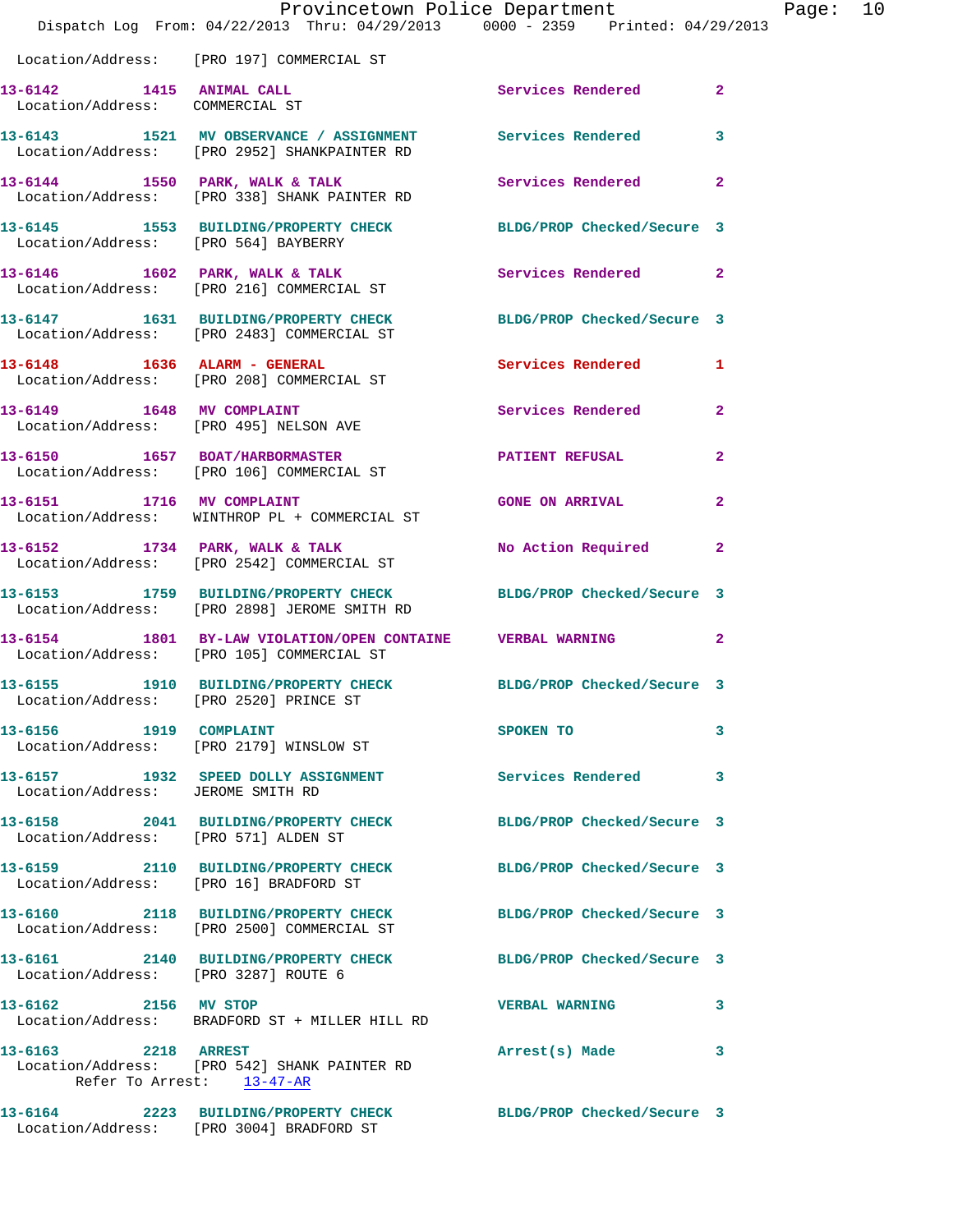|                                                                  | Dispatch Log From: 04/22/2013 Thru: 04/29/2013 0000 - 2359 Printed: 04/29/2013                                   | Provincetown Police Department |              | Page: 11 |  |
|------------------------------------------------------------------|------------------------------------------------------------------------------------------------------------------|--------------------------------|--------------|----------|--|
|                                                                  | 13-6166 2245 FOUND BLACK WALLET<br>Location/Address: [PRO 539] SHANK PAINTER RD                                  | No Action Required 3           |              |          |  |
|                                                                  | 13-6165 2303 BUILDING/PROPERTY CHECK BLDG/PROP Checked/Secure 3<br>Location/Address: [PRO 545] SHANK PAINTER RD  |                                |              |          |  |
|                                                                  | 13-6167 2332 MEDICAL EMERGENCY<br>Location/Address: [PRO 895] COTTAGE ST                                         | Transported to Hospital 1      |              |          |  |
| For Date: $04/27/2013$ - Saturday                                |                                                                                                                  |                                |              |          |  |
|                                                                  | 13-6169 0008 BUILDING/PROPERTY CHECK BLDG/PROP Checked/Secure 3<br>Location/Address: [PRO 2206] COMMERCIAL ST    |                                |              |          |  |
|                                                                  | 13-6170 0017 LOBBY TRAFFIC<br>Location/Address: [PRO 542] SHANK PAINTER RD                                       | Services Rendered 2            |              | 27       |  |
|                                                                  | 13-6171 0057 ANIMAL CALL<br>Location/Address: [PRO 2227] BRADFORD ST                                             | No Action Required 2           |              |          |  |
|                                                                  | 13-6172 0107 MV OBSERVANCE / ASSIGNMENT No Action Required 3<br>Location/Address: BRADFORD ST + RYDER ST         |                                |              |          |  |
| Location/Address: [PRO 526] RYDER ST                             | 13-6173 0108 BUILDING/PROPERTY CHECK BLDG/PROP Checked/Secure 3                                                  |                                |              |          |  |
| Refer To Arrest: 13-48-AR                                        | 13-6175   0133   DOMESTIC DISTURBANCE/ASSAULT   Services Rendered   1<br>Location/Address: [PRO 2761] COTTAGE ST |                                |              |          |  |
| Location/Address: [PRO 3259] MACMILLAN                           | 13-6176 0331 BUILDING/PROPERTY CHECK BLDG/PROP Checked/Secure 3                                                  |                                |              |          |  |
|                                                                  | 13-6177 0502 BUILDING/PROPERTY CHECK BLDG/PROP Checked/Secure 3<br>Location/Address: [PRO 1638] COMMERCIAL ST    |                                |              |          |  |
|                                                                  | 13-6178 0600 BUILDING/PROPERTY CHECK BLDG/PROP Checked/Secure 3<br>Location/Address: [PRO 516] RACE POINT RD     |                                |              |          |  |
| 13-6179 0609 FOLLOW UP<br>Location/Address: [PRO 950] HOLWAY AVE |                                                                                                                  | SPOKEN TO                      | $\mathbf{2}$ |          |  |
|                                                                  | 13-6180 0648 DEAD SEAL PUP<br>Location/Address: [PRO 99] COMMERCIAL ST                                           | Services Rendered 2            |              | 1        |  |
|                                                                  | 13-6181 0750 BUILDING/PROPERTY CHECK BLDG/PROP Checked/Secure 3<br>Location/Address: [PRO 1638] COMMERCIAL ST    |                                |              |          |  |
| 13-6182 0756 MV ACCIDENT<br>Refer To Accident: 13-16-AC          | Location/Address: WINSLOW ST + JEROME SMITH RD                                                                   | Citation/Warning Issued 1      |              |          |  |
|                                                                  | 13-6183 0818 BOAT/HARBORMASTER<br>Location/Address: [PRO 3259] MACMILLAN WHARF                                   | No Action Required             | $\mathbf{2}$ |          |  |
|                                                                  | 13-6184 0826 BUILDING/PROPERTY CHECK<br>Location/Address: [PRO 519] RACE POINT RD                                | BLDG/PROP Checked/Secure 3     |              |          |  |
| 13-6185 0845 WATER LEAK                                          | Location/Address: [PRO 2925] PRINCE ST                                                                           | Services Rendered 3            |              |          |  |
| Location/Address: [PRO 2580] ROUTE 6                             | 13-6186 0855 UNRESTRAINED DOGS                                                                                   | No Action Required 2           |              |          |  |
| 13-6187 0932 OPEN DOOR                                           | Location/Address: [PRO 488] MAYFLOWER ST                                                                         | BLDG/PROP Checked/Secure 3     |              |          |  |
|                                                                  |                                                                                                                  |                                |              |          |  |

Location/Address: [PRO 94] BRADFORD ST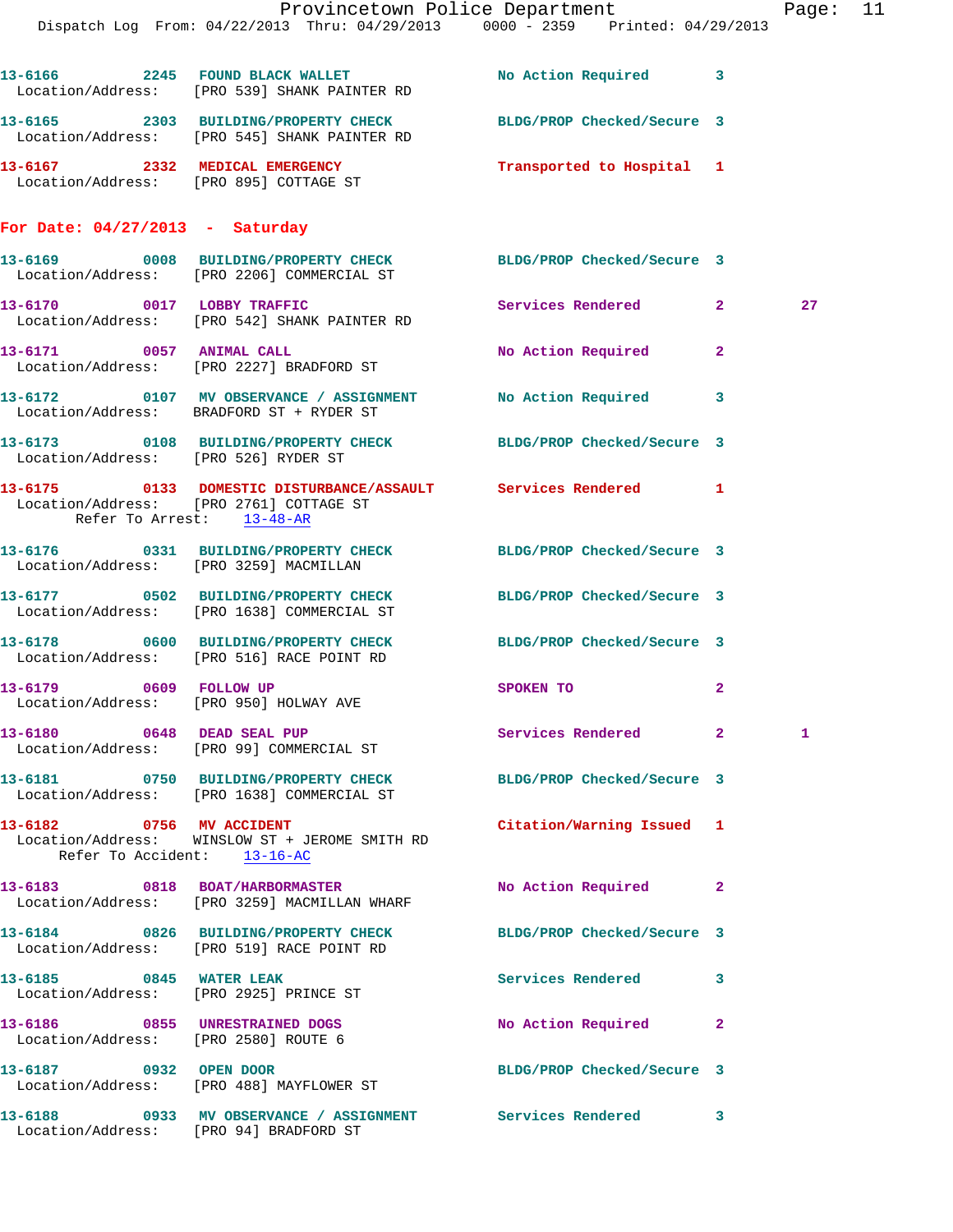Dispatch Log From: 04/22/2013 Thru: 04/29/2013 0000 - 2359 Printed: 04/29/2013

|                                                           | 13-6189 1010 BUILDING/PROPERTY CHECK<br>Location/Address: [PRO 2483] COMMERCIAL ST                              | BLDG/PROP Checked/Secure 3 |                |
|-----------------------------------------------------------|-----------------------------------------------------------------------------------------------------------------|----------------------------|----------------|
|                                                           | 13-6190 1017 BUILDING/PROPERTY CHECK<br>Location/Address: [PRO 63] BRADFORD ST EXT                              | BLDG/PROP Checked/Secure 3 |                |
| 13-6191 1022 LOST DOG                                     | Location/Address: [PRO 3287] ROUTE 6                                                                            | Services Rendered          | $\overline{2}$ |
|                                                           | 13-6192 1026 PRESCRIPTION FOUND/DISPOSED Services Rendered 3<br>Location/Address: [PRO 2542] COMMERCIAL ST      |                            |                |
|                                                           | 13-6193 1034 HOSPITAL TRANSPORT<br>Location/Address: [PRO 440] HARRY KEMP WAY                                   | Transported to Hospital 1  |                |
| 13-6194 1046 SERVICE CALL<br>Location/Address: CONWELL ST |                                                                                                                 | Services Rendered 3        |                |
| Refer To Arrest: 13-48-AR                                 | 13-6198 1112 SERVE WARRANT/ARREST<br>Location/Address: [PRO 542] SHANK PAINTER RD                               | Arrest(s) Made 3           |                |
| Refer To Arrest: 13-48-AR                                 | 13-6199 1146 EVALUATION/TRANSPORT<br>Location/Address: [PRO 542] SHANK PAINTER RD                               | Taken to Family/Guardian 1 |                |
|                                                           | 13-6200 1149 PARK, WALK & TALK<br>Location: [PRO 3431] LOPES SQUARE                                             | No Action Required         | $\mathbf{2}$   |
|                                                           | 13-6202 1244 MV STOP<br>Location/Address: [PRO 306] COMMERCIAL ST                                               | <b>VERBAL WARNING</b>      | 3              |
|                                                           | 13-6203 1314 ASSIST AGENCY / MUTUAL AID Taken/Referred to Other 3<br>Location/Address: [PRO 3728] COMMERCIAL ST |                            |                |
|                                                           | 13-6204 1403 BUILDING/PROPERTY CHECK BLDG/PROP Checked/Secure 3<br>Location/Address: [PRO 2500] COMMERCIAL ST   |                            |                |
|                                                           | 13-6205 1406 PARK, WALK & TALK<br>Location: [PRO 3431] LOPES SQUARE                                             | No Action Required 2       |                |
|                                                           | 13-6206 1419 MV VS. HYDRANT<br>Location/Address: [PRO 433] RYDER ST EXT                                         | Services Rendered 1        |                |
|                                                           | 13-6207 1541 NOISE COMPLAINT<br>Location/Address: [PRO 2898] JEROME SMITH RD                                    | SPOKEN TO                  | 3.             |
| 13-6209 1656 PARK, WALK & TALK                            | Location/Address: [PRO 2222] COMMERCIAL ST                                                                      | Services Rendered 2        |                |
| Location/Address: [PRO 564] BAYBERRY                      | 13-6210 1728 BUILDING/PROPERTY CHECK                                                                            | BLDG/PROP Checked/Secure 3 |                |
| 13-6211 1757 ASSIST CITIZEN                               | Location/Address: [PRO 112] COMMERCIAL ST                                                                       | Services Rendered          | 3              |
| 13-6212                                                   | 1826 GENERAL INFO                                                                                               | Taken/Referred to Other 3  |                |
|                                                           | 13-6213 1828 MV COMPLAINT/I.P. DRIVER<br>Location/Address: [PRO 2277] BRADFORD ST                               | Services Rendered          | $\overline{2}$ |
| 13-6214 1839 MV STOP                                      | Location/Address: [PRO 43] BRADFORD ST                                                                          | <b>VERBAL WARNING</b>      | 3              |
|                                                           | 13-6215 1928 BUILDING/PROPERTY CHECK<br>Location/Address: [PRO 488] MAYFLOWER ST                                | BLDG/PROP Checked/Secure 3 |                |
| 13-6216<br>Location: BEACH                                | 2014 LOST LIC & C.C.                                                                                            | Services Rendered 3        |                |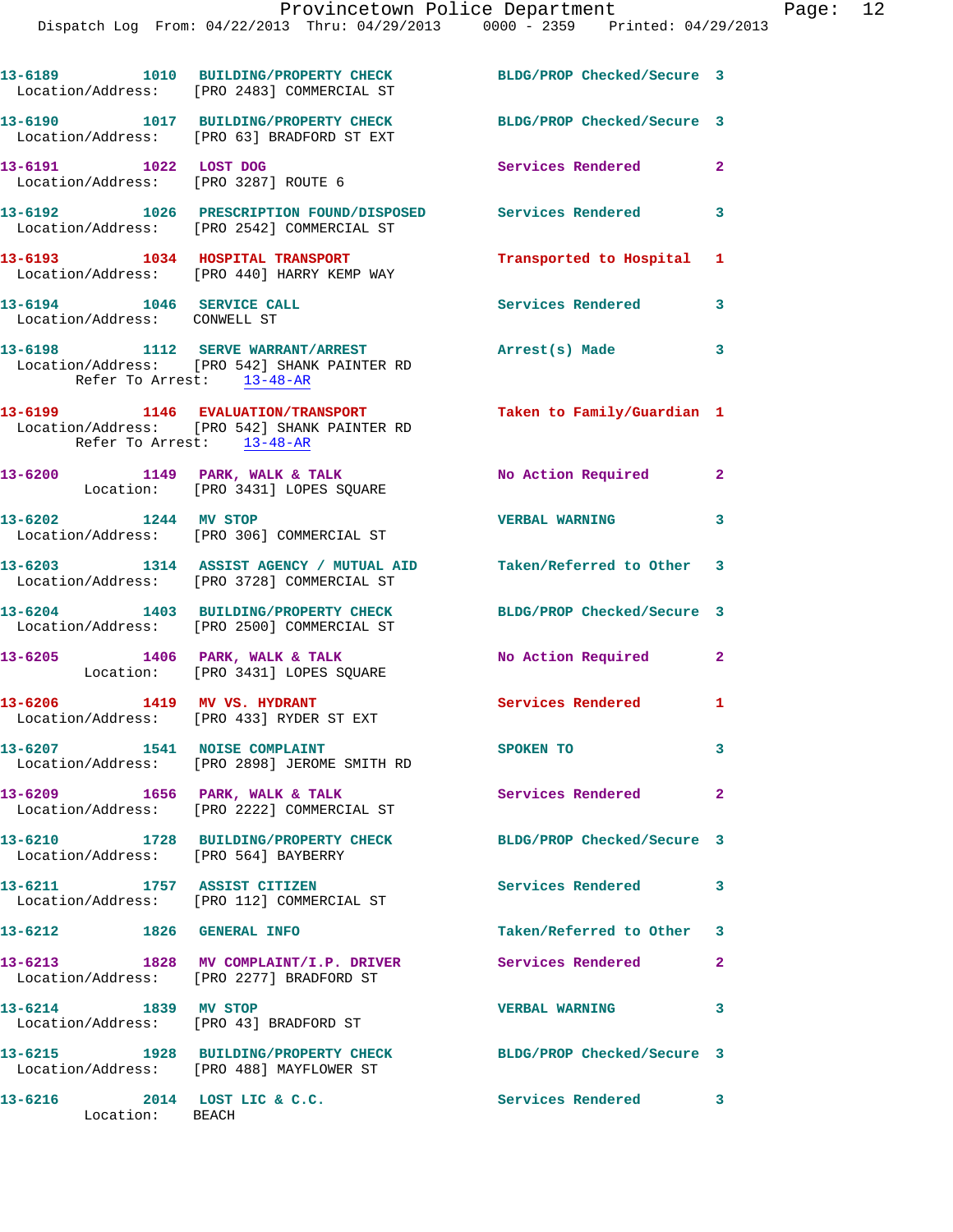|                                                             | Provincetown Police Department<br>Dispatch Log From: 04/22/2013 Thru: 04/29/2013 0000 - 2359 Printed: 04/29/2013 |                            | Page           |  |
|-------------------------------------------------------------|------------------------------------------------------------------------------------------------------------------|----------------------------|----------------|--|
|                                                             | 13-6217 2037 FIRE, STRUCTURE False Alarm<br>Location/Address: [PRO 2499] RACE POINT RD                           |                            | 1              |  |
|                                                             | 13-6218 2047 FOUND KEYS/RETURNED<br>Location/Address: [PRO 526] RYDER ST EXT                                     | No Action Required 3       |                |  |
|                                                             | 13-6219 2127 COMPLAINT<br>Location/Address: [PRO 597] COMMERCIAL ST                                              | No Action Required 3       |                |  |
|                                                             | 13-6220 2136 BUILDING/PROPERTY CHECK BLDG/PROP Checked/Secure 3<br>Location/Address: [PRO 16] BRADFORD ST        |                            |                |  |
|                                                             | 13-6221 2151 BUILDING/PROPERTY CHECK BLDG/PROP Checked/Secure 3<br>Location/Address: [PRO 2898] JEROME SMITH RD  |                            |                |  |
| 13-6222 2258 DOG IN CAR                                     | Location/Address: [PRO 2135] COMMERCIAL ST                                                                       | GONE ON ARRIVAL 2          |                |  |
|                                                             | 13-6223 2318 BUILDING/PROPERTY CHECK BLDG/PROP Checked/Secure 3<br>Location/Address: [PRO 2543] MACMILLAN        |                            |                |  |
| Location/Address: [PRO 433] RYDER ST                        | 13-6224 2326 BUILDING/PROPERTY CHECK BLDG/PROP Checked/Secure 3                                                  |                            |                |  |
|                                                             | 13-6225 2344 MV OBSERVANCE / ASSIGNMENT Services Rendered 3<br>Location/Address: [PRO 2577] BRADFORD ST          |                            |                |  |
| 13-6226 2348 MV STOP                                        | Location/Address: BRADFORD ST + SHANK PAINTER RD                                                                 | <b>VERBAL WARNING</b>      | 3              |  |
| For Date: $04/28/2013$ - Sunday                             |                                                                                                                  |                            |                |  |
| 13-6227 0002 BARKING DOG<br>Location/Address: COMMERCIAL ST |                                                                                                                  | Services Rendered          | $\mathbf{2}$   |  |
|                                                             | 13-6228 0008 LOBBY TRAFFIC<br>Location/Address: [PRO 542] SHANK PAINTER RD                                       | Services Rendered 2        | 16             |  |
| Location/Address: [PRO 3259] MACMILLAN                      | 13-6229 0032 BUILDING/PROPERTY CHECK BLDG/PROP Checked/Secure 3                                                  |                            |                |  |
|                                                             | 13-6230 0035 MV OBSERVANCE / ASSIGNMENT<br>Location/Address: [PRO 2577] BRADFORD ST                              | <b>Services Rendered</b>   | 3              |  |
| 13-6231 0037 MV STOP                                        | Location/Address: BRADFORD ST + STANDISH ST                                                                      | <b>VERBAL WARNING</b>      | 3              |  |
| 13-6232 0117 MV STOP<br>Refer To Arrest: 13-49-AR           | Location/Address: [PRO 3430] COMMERCIAL ST                                                                       | Arrest(s) Made             | 3              |  |
|                                                             | 13-6233 6453 ASSIST AGENCY / MUTUAL AID Services Rendered<br>Location/Address: [PRO 285] COMMERCIAL ST           |                            | 3              |  |
| 13-6234 0457 HAZARDS                                        | Location/Address: BRADFORD ST + ANTHONY ST                                                                       | Services Rendered          | $\overline{2}$ |  |
|                                                             | 13-6235 0710 BOAT/HARBORMASTER<br>Location/Address: [PRO 3259] MACMILLAN WHARF                                   | No Action Required         | $\mathbf{2}$   |  |
|                                                             | 13-6236 0740 BUILDING/PROPERTY CHECK                                                                             | BLDG/PROP Checked/Secure 3 |                |  |
| 13-6237 0809 MV STOP                                        | Location/Address: [PRO 2500] COMMERCIAL ST                                                                       | <b>VERBAL WARNING</b>      | 3              |  |
|                                                             | Location: [PRO 3431] LOPES SQUARE                                                                                |                            |                |  |

**13-6238 0838 MV OBSERVANCE / ASSIGNMENT Services Rendered 3**  Location/Address: [PRO 2521] ROUTE 6

**13-6239 0850 MV OBSERVANCE / ASSIGNMENT No Action Required 3** 

Page: 13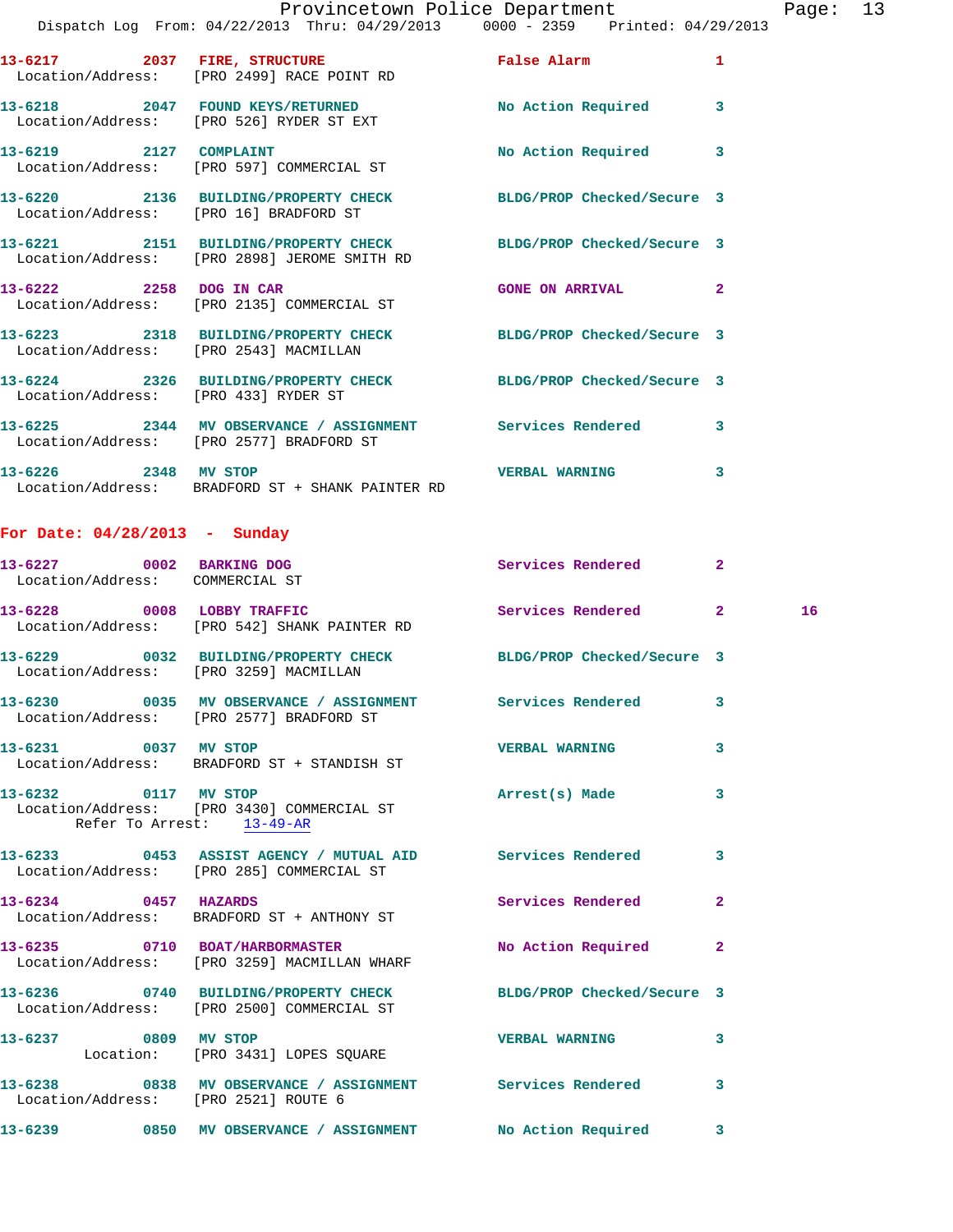|                      | Dispatch Log From: 04/22/2013 Thru: 04/29/2013 0000 - 2359 Printed: 04/29/2013                                  | Provincetown Police Department          | Page: 14       |
|----------------------|-----------------------------------------------------------------------------------------------------------------|-----------------------------------------|----------------|
|                      |                                                                                                                 |                                         |                |
|                      | Location/Address: HOWLAND ST + HARRY KEMP WAY                                                                   |                                         |                |
|                      | 13-6240 0857 BUILDING/PROPERTY CHECK BLDG/PROP Checked/Secure 3<br>Location/Address: [PRO 2206] COMMERCIAL ST   |                                         |                |
|                      | 13-6241 0933 BUILDING/PROPERTY CHECK BLDG/PROP Checked/Secure 3<br>Location/Address: [PRO 175] COMMERCIAL ST    |                                         |                |
|                      | 13-6242 1022 MV OBSERVANCE / ASSIGNMENT<br>Location/Address: HIGH POLE HL + BRADFORD ST                         | No Action Required 3                    |                |
|                      | 13-6243 1045 LOST SAMSUNG CELL PHONE SPOKEN TO<br>Location/Address: [PRO 542] SHANK PAINTER RD                  |                                         | 3              |
|                      | 13-6244 1056 BUILDING/PROPERTY CHECK BLDG/PROP Checked/Secure 3<br>Location/Address: [PRO 2520] PRINCE ST       |                                         |                |
|                      | 13-6245 1058 BUILDING/PROPERTY CHECK BLDG/PROP Checked/Secure 3<br>Location/Address: [PRO 564] BAYBERRY         |                                         |                |
|                      | 13-6246 1110 MV OBSERVANCE / ASSIGNMENT Services Rendered 3<br>Location/Address: PROVINCE RD + SHANK PAINTER RD |                                         |                |
|                      | 13-6247 1128 PARK, WALK & TALK<br>Location: [PRO 3431] LOPES SQUARE                                             | Services Rendered                       | $\mathbf{2}$   |
|                      | 13-6248 1156 PARK, WALK & TALK<br>Location/Address: [PRO 2815] COMMERCIAL ST                                    | Services Rendered<br>$\overline{2}$     |                |
|                      | 13-6249 1207 ALARM - GENERAL<br>Location/Address: [PRO 413] CONWELL ST                                          | BLDG/PROP Checked/Secure 1              |                |
|                      | 13-6250 1225 MV OBSERVANCE / ASSIGNMENT Services Rendered 3<br>Location/Address: RYDER ST + BRADFORD ST         |                                         |                |
|                      | 13-6251 1230 NOTIFICATION 209A RELEASE SPOKEN TO<br>Location/Address: [PRO 542] SHANK PAINTER RD                |                                         | $\overline{2}$ |
|                      | 13-6252 1234 MV OBSERVANCE / ASSIGNMENT Services Rendered<br>Location/Address: RYDER ST + BRADFORD ST           |                                         | 3              |
| 13-6253 1238 MV STOP | Location/Address: BRADFORD ST + STANDISH ST                                                                     | <b>VERBAL WARNING</b> 3                 |                |
|                      | 13-6254 1244 MV OBSERVANCE / ASSIGNMENT Citation/Warning Issued 3<br>Location/Address: HOWLAND ST + BRADFORD ST |                                         |                |
| 13-6255 1249 MV STOP | Location/Address: BRADFORD ST + STANDISH ST                                                                     | <b>VERBAL WARNING</b>                   | 3              |
|                      | 13-6256 1311 BOAT/DEBRIS RETRIEVAL Services Rendered 2<br>Location/Address: [PRO 3259] MACMILLAN WHARF          |                                         |                |
| 13-6257 1316 MV STOP | Location/Address: MILLER HILL RD + BRADFORD ST                                                                  | <b>VERBAL WARNING</b>                   | 3              |
|                      | 13-6258 1333 PARK, WALK & TALK<br>Location/Address: [PRO 175] COMMERCIAL ST                                     | Services Rendered                       | $\mathbf{2}$   |
|                      | 13-6259 1335 BUILDING/PROPERTY CHECK BLDG/PROP Checked/Secure 3<br>Location/Address: [PRO 519] RACE POINT RD    |                                         |                |
|                      | 13-6260 1413 ON SCHOOL PREMISES                                                                                 | No Action Required 3                    |                |
|                      | 13-6261 1523 MISSING CAT/FOUND<br>Location/Address: [PRO 779] BROWNE ST                                         | Services Rendered                       | $\mathbf{2}$   |
|                      | 13-6262 1540 DOG IN CAR/NO ACTION<br>Location/Address: [PRO 526] RYDER ST EXT                                   | No Action Required                      | $\mathbf{2}$   |
|                      | 13-6263 1601 COMPLAINT                                                                                          | SPOKEN TO<br>$\overline{\phantom{a}}$ 3 |                |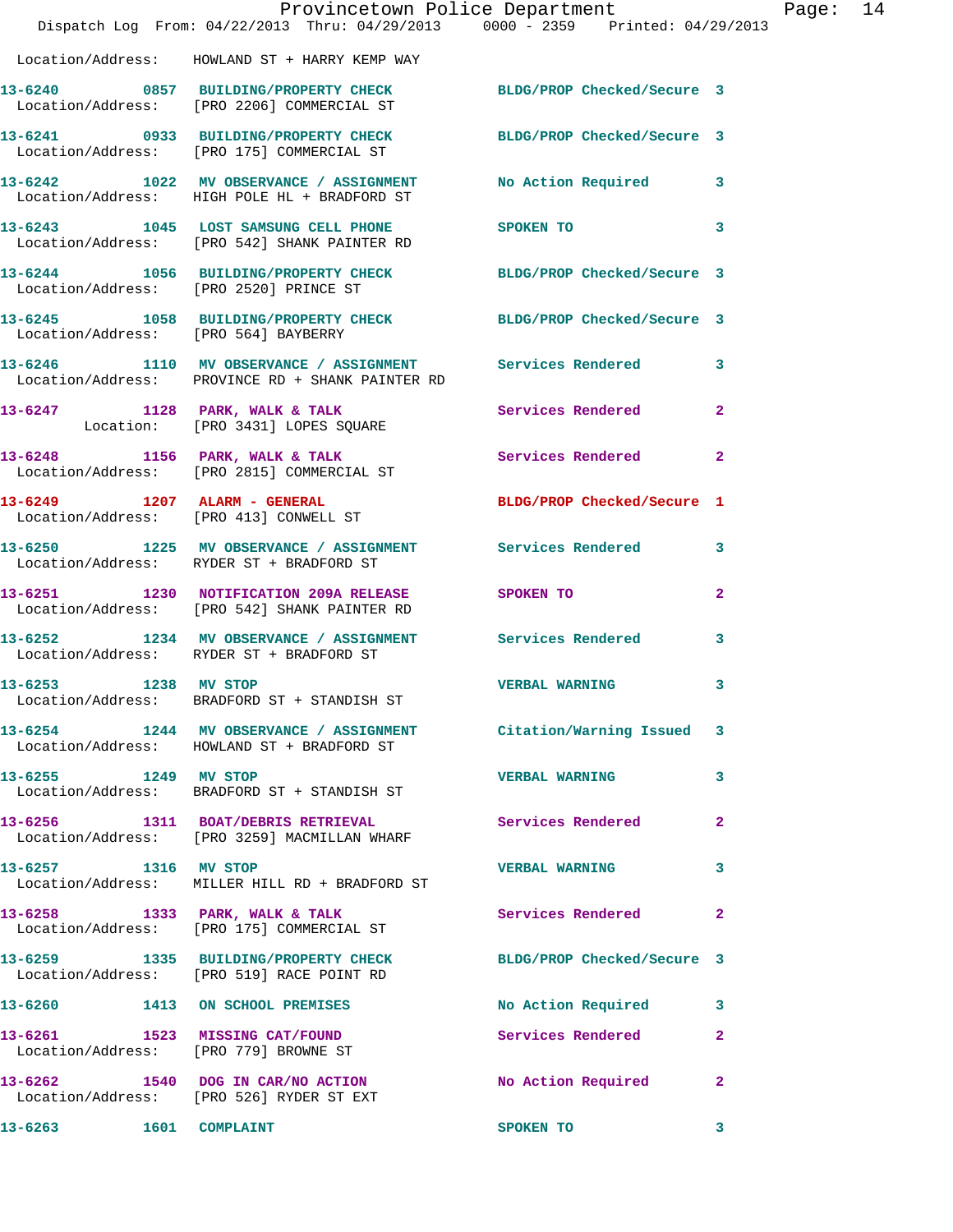|                                        |                                                                                                                 | Provincetown Police Department | Pag               |
|----------------------------------------|-----------------------------------------------------------------------------------------------------------------|--------------------------------|-------------------|
|                                        | Dispatch Log From: 04/22/2013 Thru: 04/29/2013 0000 - 2359 Printed: 04/29/2013                                  |                                |                   |
|                                        | Location/Address: [PRO 3670] SHANK PAINTER RD                                                                   |                                |                   |
|                                        | 13-6267 1709 BUILDING/PROPERTY CHECK BLDG/PROP Checked/Secure 3<br>Location/Address: [PRO 3317] CEMETERY RD     |                                |                   |
|                                        | 13-6268 1717 LOST HARLEY KEY<br>Location/Address: [PRO 190] COMMERCIAL ST                                       | Services Rendered              | 3                 |
|                                        | 13-6270 1858 BUILDING/PROPERTY CHECK BLDG/PROP Checked/Secure 3<br>Location/Address: [PRO 519] RACE POINT RD    |                                |                   |
|                                        | 13-6271 1949 MV STOP<br>Location/Address: [PRO 2977] COMMERCIAL ST                                              | No Action Required             | 3                 |
| 13-6272 1959 MV STOP                   | Location/Address: [PRO 43] BRADFORD ST                                                                          | <b>VERBAL WARNING</b>          | 3                 |
|                                        | 13-6273 2048 BUILDING/PROPERTY CHECK BLDG/PROP Checked/Secure 3<br>Location/Address: [PRO 16] BRADFORD ST       |                                |                   |
|                                        | 13-6274 2101 BUILDING/PROPERTY CHECK BLDG/PROP Checked/Secure 3<br>Location/Address: [PRO 2898] JEROME SMITH RD |                                |                   |
| Location/Address: [PRO 571] ALDEN ST   | 13-6275 2219 BUILDING/PROPERTY CHECK BLDG/PROP Checked/Secure 3                                                 |                                |                   |
|                                        | 13-6276 2311 MV OBSERVANCE / ASSIGNMENT Services Rendered<br>Location/Address: [PRO 2577] BRADFORD ST           |                                | 3                 |
| 13-6277 2322 MV STOP                   | Location/Address: STANDISH ST + BRADFORD ST                                                                     | <b>VERBAL WARNING</b>          | 3                 |
| 13-6278 2331 MV STOP                   | Location/Address: RYDER ST + BRADFORD ST                                                                        | <b>VERBAL WARNING</b>          | 3                 |
| Location/Address: [PRO 2543] MACMILLAN | 13-6279 2332 BUILDING/PROPERTY CHECK BLDG/PROP Checked/Secure 3                                                 |                                |                   |
|                                        | 13-6280 2346 MV OBSERVANCE / ASSIGNMENT Services Rendered<br>Location/Address: [PRO 2577] BRADFORD ST           |                                | 3                 |
| For Date: $04/29/2013$ - Monday        |                                                                                                                 |                                |                   |
|                                        | 13-6281 0005 BUILDING/PROPERTY CHECK BLDG/PROP Checked/Secure 3<br>Location/Address: [PRO 530] SHANKPAINTER RD  |                                |                   |
| 13-6282 0023 911 GENERAL               | Location/Address: [PRO 542] SHANK PAINTER RD                                                                    | Services Rendered              | $\mathbf{1}$      |
|                                        | 13-6283 0030 BUILDING/PROPERTY CHECK BLDG/PROP Checked/Secure 3<br>Location/Address: [PRO 2483] COMMERCIAL ST   |                                |                   |
|                                        | 13-6284 0031 LOBBY TRAFFIC<br>Location/Address: [PRO 542] SHANK PAINTER RD                                      | Services Rendered              | $\mathbf{2}$<br>1 |
| 13-6285 0047 MV STOP                   | Location/Address: STANDISH ST + COMMERCIAL ST                                                                   | <b>VERBAL WARNING</b>          | 3                 |
|                                        | 13-6286 0143 BUILDING/PROPERTY CHECK BLDG/PROP Checked/Secure 3<br>Location/Address: [PRO 3256] COMMERCIAL ST   |                                |                   |
| Location/Address: [PRO 2] ALDEN ST     | 13-6287 0150 BUILDING/PROPERTY CHECK BLDG/PROP Checked/Secure 3                                                 |                                |                   |
|                                        | 13-6288 0423 BUILDING/PROPERTY CHECK BLDG/PROP Checked/Secure 3<br>Location/Address: [PRO 306] COMMERCIAL ST    |                                |                   |
|                                        | 13-6289 0429 MEDICAL EMERGENCY<br>Location/Address: [PRO 2174] COMMERCIAL ST                                    | Services Rendered              | 1                 |

age: 15